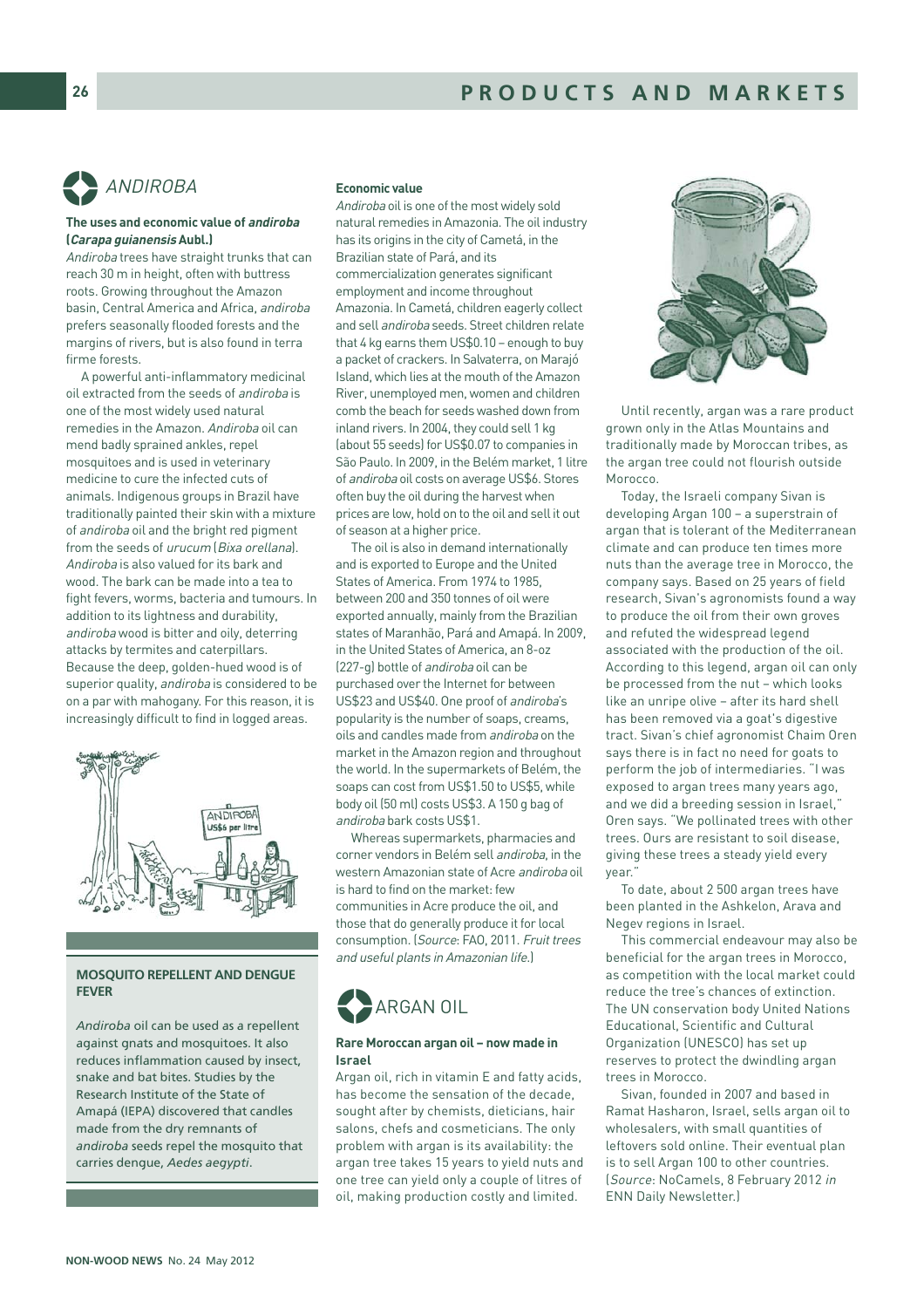

# **Malaria hopes rise as chemists produce cheap artemisinin**

The cost of the life-saving antimalarial drug artemisinin could be lowered by a third, with a new method that utilizes a waste product from the current plant extraction process, according to researchers.

Artemisinin is sourced from the cultivated plant Artemisia annua (sweet wormwood), but demand is outstripping supply because artemisinin combination therapies (ACTs) are now recommended as a frontline treatment for malaria by the World Health Organization (WHO).

The artemisinin extraction process produces around ten times as much artemisinic acid as it does artemisinin itself. But converting the artemisinic acid precursor into the chemically more complex artemisinin molecule has proved a "formidable challenge" for chemists, researchers noted. They have now found a quick and easy way of converting this acid into artemisinin. They used continuous flow chemistry, which involves passing chemicals down a tube to increase reaction times, efficiency and safety. This differs from traditional "batch" chemistry where chemicals are mixed together in a large pot, and it has allowed researchers to simplify one "crucial step" required to produce the molecule.

Peter Seeberger – director at the Max Planck Institute of Colloids and Interfaces, Germany, and co-author of the study published in Angewandte Chemie International Edition last week – told SciDev.Net that one refrigerator-sized



chemical reactor can produce 200 g of artemisinin per day, and unpublished results indicate potential yields of up to 800 g per day. "If we scale this up, in six months we will be at a point where 400 reactors (that run continuously) will be sufficient to produce the entire world's supply. Our reactors … could shave the total cost of the drug by a third."

Large-scale production could start in as early as six months' time if negotiations with pharmaceutical companies are successful, Seeberger said. (Source: SciDev.Net Weekly Update, 23–29 January 2012.)

# **Multiple uses of Artemisia spp. in Japan and Nepal**

A recent study has investigated the multiple uses of Artemisia species in Japan and Nepal.

Artemisia, a shrubby species, is distributed widely in different geographic regions. The International Plant Names Index showed 2 058 entries for the genus Artemisia, reflecting the richness of the species and its varieties. Artemisia vulgaris and A. montana are widely distributed in the mountain regions of Nepal and Japan, respectively. These two species look alike in their appearance, size and overall site characteristics; however, genetic closeness cannot be claimed without further investigation.

The vernacular name for the Artemisia species is mugwort and the study considered that this represents both the species cited above. Mugwort is a common plant and has been a valuable species for spiritual and material uses. It is called yomogi in Japanese and noya in the Ainu language, and *pati* or *titepati* (bitter-leaf plant) in Nepal. The study listed the different uses of these plants in Japan (mainly in Hokkaido, the northernmost island of Japan) and Nepal.

Studies in Japan have confirmed that the chemical contents of mugwort are in line with indigenous practices, where certain foods and medicine are developed from the plant, clearly indicating the reliability of indigenous knowledge. Consequently, mugwort now has commercial uses in Japan whereas, because of lack of knowledge and technology, in Nepal it is still considered a weed and confined to traditional/household use. In this context, transferring Japanese knowledge and technology to Nepal could be instrumental

# MUGWORT USES IN NEPAL

- Mugwort has a high spiritual value in Nepal; it is one of the most religious plants and is offered in almost all ritual celebrations. Mugwort and flower are synonyms. Whenever new houses are built, mugwort foliage is left on the ridge of the roof to protect the houses from evil. It is also used extensively in the spiritual treatment of patients; local healers use the foliage to chase evil away from the patient's body. The mugwort flower has a special importance during Dashain (the largest Hindu festival in September/October). Elderly people bless the young by putting mugwort flowers/foliage on their heads.
- Mugwort is the most reliable and accessible medicine for rural people in Nepal for the treatments of cuts and wounds. The fresh leaves are squeezed and applied.
- Mugwort is very effective against leeches. Those who have to walk or work in leech-prone areas rub the leaves on their skin. Mugwort foliage is kept in rooms to get rid of fleas.
- Brooms made from mugwort foliage are thought to be effective in maintaining a healthy environment by repelling insects.
- Mugwort is used as a green manure and also as an insecticide. The green foliage is used to mulch seedbeds. Stems are used as supports for young bean plants, probably presuming that they protect the young sprouts by their insecticidal element.
- Mugwort is goats' favourite fodder, and thus contributes to rural economy in the hilly regions of Nepal.

in converting the so-called weed to commercial use, hereby boosting the economy of rural people in Nepal by generating employment and income. (**Contributed by:** Krishna H. Gautam, Chieko Imakawa and Teiji Watanabe, Graduate School of Environmental Earth Science, Hokkaido University, Sapporo, Japan. Fax: + 81 11 706 2213; e-mail: khgautam@ees.hokudai.ac.jp/)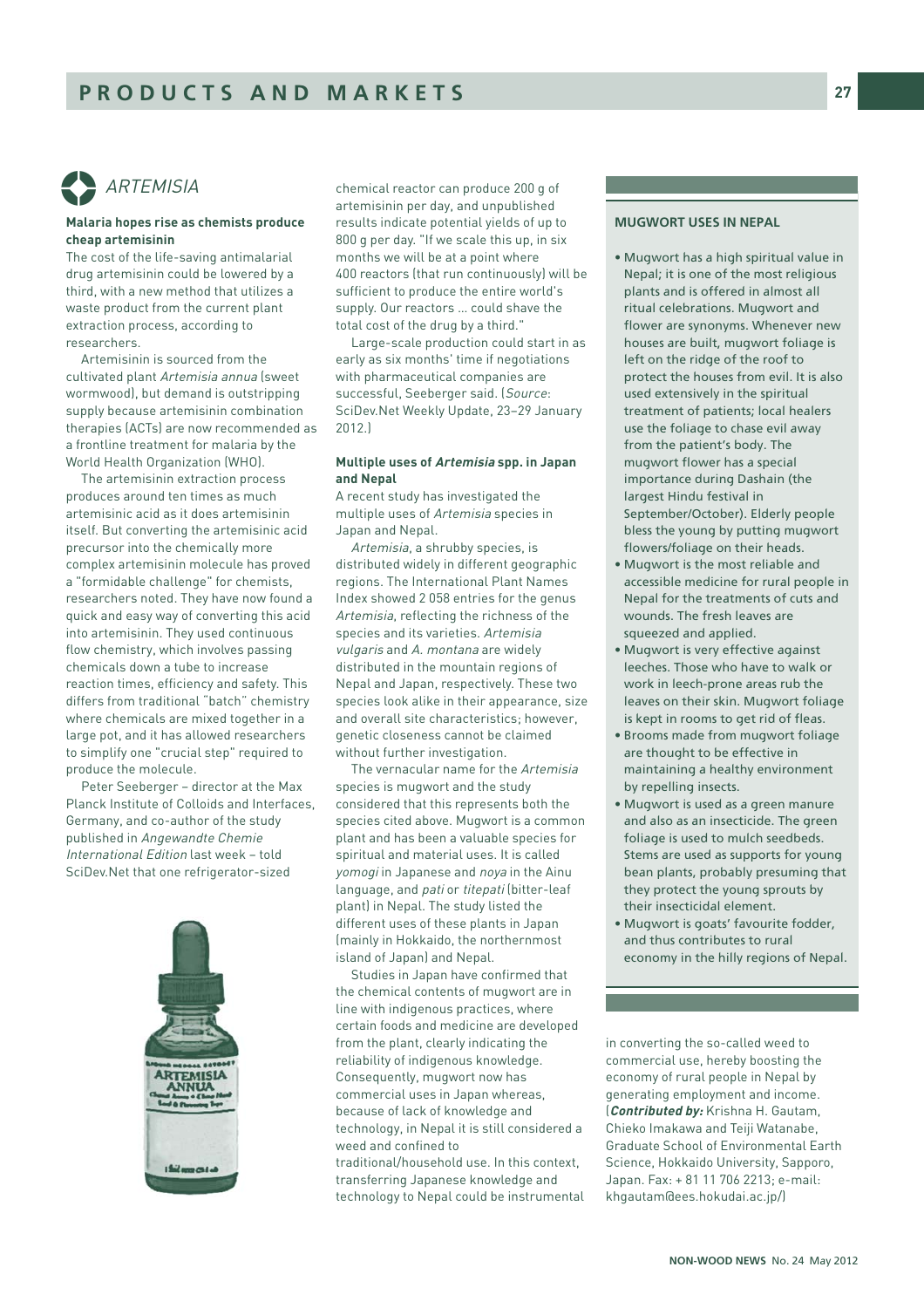

#### **Bamboo: a green biofuel for Africa?**

Bamboo may be the key to combating soil degradation and massive deforestation in Africa as an alternative source of energy. Sub-Saharan Africa has over 2.75 million ha of bamboo forest, equivalent to roughly 4 percent of the continent's total forest cover. A partnership among African nations and communities, the International Network for Bamboo and Rattan (INBAR), and China are working to replace forest wood, on which 80 percent of the rural population in sub-Saharan Africa depends for its fuel needs, with bamboo charcoal and fuelwood.

At the 17th Conference of the Parties (COP17) to the United Nations Framework Convention on Climate Change (UNFCCC) in Durban, South Africa today, initial successes with bamboo charcoal in Ethiopia and Ghana have prompted calls across the continent for greater investment in this "green biofuel" that can fight deforestation and mitigate climate change. "Bamboo, the perfect biomass grass, grows naturally across Africa and presents a viable, cleaner and sustainable alternative to wood fuel," said Dr J. Coosje Hoogendoorn, Director General of INBAR. "Without such an alternative, wood charcoal will remain the primary household energy source for decades to come – with disastrous consequences," Dr Hoogendoorn said.

Burning wood has a significant impact on the climate, with African households releasing the equivalent of 6.7 billion tonnes of greenhouse gas into the atmosphere by 2050, according to estimates by scientists.

In terms of health, the burning of fuelwood claims the lives of an estimated two million people every year – mostly women and children – who inhale the smoke. Continued widespread indoor use of forest wood charcoal as a household fuel could cause ten million premature deaths by 2030.

While it takes 7–10 tonnes of raw wood to produce one tonne of wood charcoal, the entire bamboo plant, including the stem, branch and its rhizome, can be used to produce charcoal, making it highly resource efficient, with limited wastage. Its high heating value also makes it an efficient fuel. Furthermore, bamboo is one of the fastest-growing plants on the planet, and tropical bamboos can be harvested after just three years, rather than the two to six decades needed to generate a timber forest.

China is a global leader in the production and use of bamboo charcoal, made through the controlled burning of bamboo in kilns, whether traditional, metal or brick. The sector is worth an estimated US\$1 billion/year and employs over 60 000 people in more than 1 000 businesses.

Together with Chinese partners, including Nanjing Forestry University and the Wenzhao Bamboo Charcoal Company, INBAR's Bamboo as Sustainable Biomass Energy initiative is

# PANDAS FIND SCOTTISH BAMBOO JUST TOO HARD TO STOMACH

Two giant pandas removed from public display at Edinburgh Zoo are suffering from a Scottish form of "Delhi belly" as they adjust to eating bamboo grown outside their native China, according to a leading veterinary surgeon. The United Kingdom's only giant pandas arrived in the capital last month, but Yang Guang, the male, became ill two weeks ago with a bad bout of colic.

Mathew Brash, Vice-President of the British Veterinary Zoological Society, said last night that there was no great cause for concern and likened the pandas' medical problems to a "travel tummy bug". "Unlike some animals, pandas are complicated eaters and very particular about what they eat and need a highfibre diet. Whatever the bamboo they were eating in China will be different from the bamboo they are eating in Scotland. In other words, their gut floor is adjusting to living in Scotland. They are getting used to Scottish bugs, which are not bad bugs, just different bugs."

It is expected that the pair will eat up to 18 000 kg of bamboo every year during their stay in the capital. In November, *The Scotsman* reported that Edinburgh Zoo will pay around £70 000 every year to import some 85 percent of that bamboo from a farm near Amsterdam in the Netherlands. The firm also provides bamboo for pandas in Vienna and Berlin. (*Source: The Scotsman*, 30 January 2012.)



now transferring China's advanced bamboo charcoal technologies to sub-Saharan Africa. (Source: Asian Scientist Newsroom, 2 December 2011.)

# **Ghana Bamboo Bikes Initiative wins German Government award**

The Ghana Bamboo Bikes Initiative has been selected as a winner of the 2011 Impact Business Award, in recognition of the innovativeness of its business model and environmental responsiveness. The award, initiated by the German Government through the Deutsche Gesellschaft für Internationale Zusammenarbeit (GIZ), rewards enterprises that apply innovative business solutions in combating climate change.

The initiative seeks to break the status quo in the development of a bicycle industry in Ghana and train people with little or no education in the manufacturing and assembling of bamboo bikes. It is also spearheading the production of stable, cheaper and reliable bikes in Ghana to reduce the country's dependence on fossil fuels while increasing the economic activities of rural Ghanaians.

With the award, the German Government will complement the work of the Ghana Bamboo Bikes Initiative in promoting economic development in Ghana while providing substantial environmental benefits.

Co-founded by two students, Bernice Dapaah and Kwame Kyei of the Christian Service University College and Ternopil State Medical University, respectively, the initiative seeks to take advantage of the abundant raw bamboo materials in Ghana to manufacture high-quality bamboo bikes suitable for export markets as well as for the road conditions in Ghana, and affordable for the poor. The social enterprise project designs, develops and markets multipurpose bikes for the transportation of passengers, commodities or as an ambulance.

Through the provision of a sustainable and low-carbon transport solution, the Ghana Bamboo Bikes Initiative aims at raising awareness about environmentally friendly habits, while increasing the economic and employment opportunities of rural people – especially youth. (Source: JoyOnline [Ghana], 25 January 2012.)

#### **Bamboo use in the Pacific**

Bamboo has a range of benefits that make it excellent for developing small-scale productive enterprises. It is widely used throughout the Pacific for temporary building structures, rafts, harvesting poles, fishing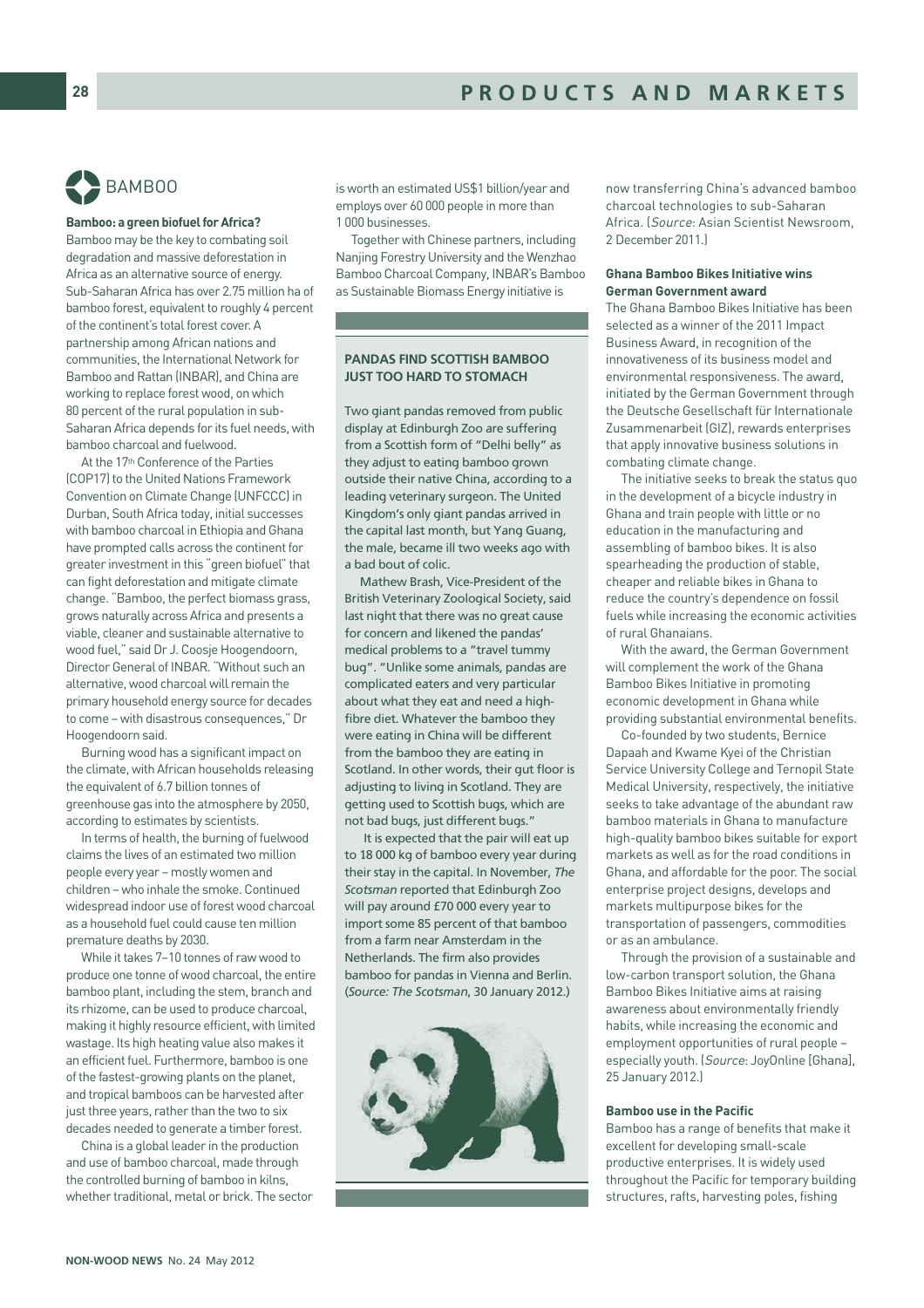rods, food and water containers, food tongs and handicrafts. Bamboo species are most often harvested from the wild, such as the secondary forests in Melanesia. In Hawai'i, wild bamboo stands are commonly harvested for fishing poles, edible shoots and some construction applications, as well as for craft work and kadomatsu (traditional New Year decoration). It is little used for food except to a small extent by Southeast Asian immigrants. In the highlands of Papua New Guinea, the shoots of Neololeba atra are sometimes consumed. Nastus elatus (New Guinea sweet shoot) is an outstanding edible shoot that can be eaten with minimal preparation.

Local markets. With the exception of minor uses in packaging and handicrafts, bamboo products are not known to be sold in local markets in the Pacific (in Fiji or Polynesia). In Hawai'i, bamboo is utilized on a small scale for building and for human consumption. Export markets. No export market from the Pacific islands is known to exist, but the potential is significant, with worldwide market in traded bamboo products at about US\$2.5 billion.

The worldwide consumption of bamboo shoots is in excess of two million tonnes, mostly in Asia. The main potential export market for bamboo shoots is Japan. However, the preferred species in Japan is Phyllostachys pubescens (or moso), a monopodial type of subtropical bamboo with a rather unique flavour that cannot be readily substituted by any other tropical bamboo. Dendrocalamus latiflorus shoots are popular in Taiwan Province of China and large quantities are exported to Japan. D. asper shoots are a major canned export from Thailand to Japan. D. giganteus is favoured in Viet Nam and Southeast Asia. The greatest opportunities for exports of bamboo shoots from the Pacific islands would be for fresh bamboo shoots to Asian communities on the United States mainland and to Asian countries with direct flight links and available cargo capacity.

Economics. Competition with China, India or other nations that already have bamboo resources, culture and industrial technology is not likely to prove economically viable for most Pacific islands. If niche markets could be identified for which well-controlled, valueadded products could be found, relatively small-scale production and processing might be economically viable. Even for local markets with little or no shipping costs, locally grown and processed bamboo products might cost more than imported.

# BAMBOO SHOOTS

Bamboo shoots are usually harvested when they reach 30–60 cm and are peeled before cooking. Shoots of many of the clump-forming tropical species contain high levels of cyanogens, and must be boiled well prior to consumption.

Bamboo shoots may be consumed fresh on the day of harvest, in which case no post-harvest handling is required, beyond removing obviously damaged and below-par shoots prior to sale. In Hawai'i, fresh shoots are harvested and placed in cold water for rapid temperature reduction and stored at 4° C overnight. They are then trimmed and cleaned and packed in styrofoam boxes with an ice pack and transported to market at 10–12° C. For storage, shoots can be peeled and boiled for two to three hours, continually refreshing the water. They are then cooled as rapidly as possible to 30° C or less and stored in jars in brine (salt content of 5–8 percent of the weight of the cooked shoots).

Commercially, shoots are mainly canned, a complicated process involving drying the shoots, removing the sheaths, rinsing, dressing, classifying according to shape, grading, weighing, placing in cans, sterilizing, adding water, adjusting the pH, cooling, heat preservation, inspection and packing.

Nutritional content of bamboo shoots (per 100 g)

| Water         | $89 - 93q$       |
|---------------|------------------|
| Fat           | $0.3 - 0.4$ q    |
| Fibre         | $0.5 - 0.77$ q   |
| Ca            | $81 - 96$ mg     |
| Fe            | $0.5 - 1.7$ mg   |
| Vitamin C     | $3.2 - 5.7$ mg   |
| Protein       | $1.3 - 2.3$ g    |
| Carbohydrates | $4.2 - 6.1$ q    |
| Ash           | $0.8 - 1.3$ q    |
| P             | 42-59 mg         |
| Vitamin $B_1$ | $0.07 - 0.14$ mg |
| Glucose       | $1.8 - 4.1$ q    |
|               |                  |

Marketing studies would be needed to define potential products with viable markets. (Source: A. Benton, L. Thomson, P. Berg and S. Ruskin. Bamboo (various species). In C.R. Elevitch (ed.). 2011. Specialty crops for Pacific islands. Permanent Agriculture Resources, Holualoa, Hawaii.)



# **French maritime pine bark extract hailed as new beauty product**

A new wonder cream containing tree bark extract may have just brought us one step closer to finding the secret to eternal youth. The extract, from French maritime pine, could slow down the signs of ageing, researchers say. It has shown to improve skin elasticity by 25 percent and hydration by 8 percent.

In tests reported in the journal Skin Pharmacology and Physiology, 20 healthy women aged 55 to 68 were treated with Pycnogenol®, a branded supplement containing the antioxidant. They were monitored for skin hydration, skin elasticity and skin fatigue by the Leibniz Research Institute in Dusseldorf over 12 weeks. At the end of the study, a biopsy was carried out to see the levels of hyaluronic acid, which is known to be beneficial to the skin. (Source: MailOnline, 27 January 2012.)



#### **Bushmeat – every man's protein until the forest is empty**

Some call it the "African silence" when a forest is rendered silent by poaching and the bushmeat trade. Others call this phenomenon "dead zones" that have no birds, no monkeys, no small mammals, no snakes … These places have been stripped bare by local communities that are struggling to feed their families and access medical care.

The Mbuti pygmy encampments photographed in the early 1980s depict a wire- and nylon-free lifestyle that saw them capture forest animals on a daily basis for local consumption. Today, most of the bushmeat is exported to distant markets by bicycle, 4×4 vehicles and on foot. No-one has the right to judge these people when they focus on bushmeat as their only source of protein. We must, however, restrict use of forest products, as far as possible, to people with heritage rights to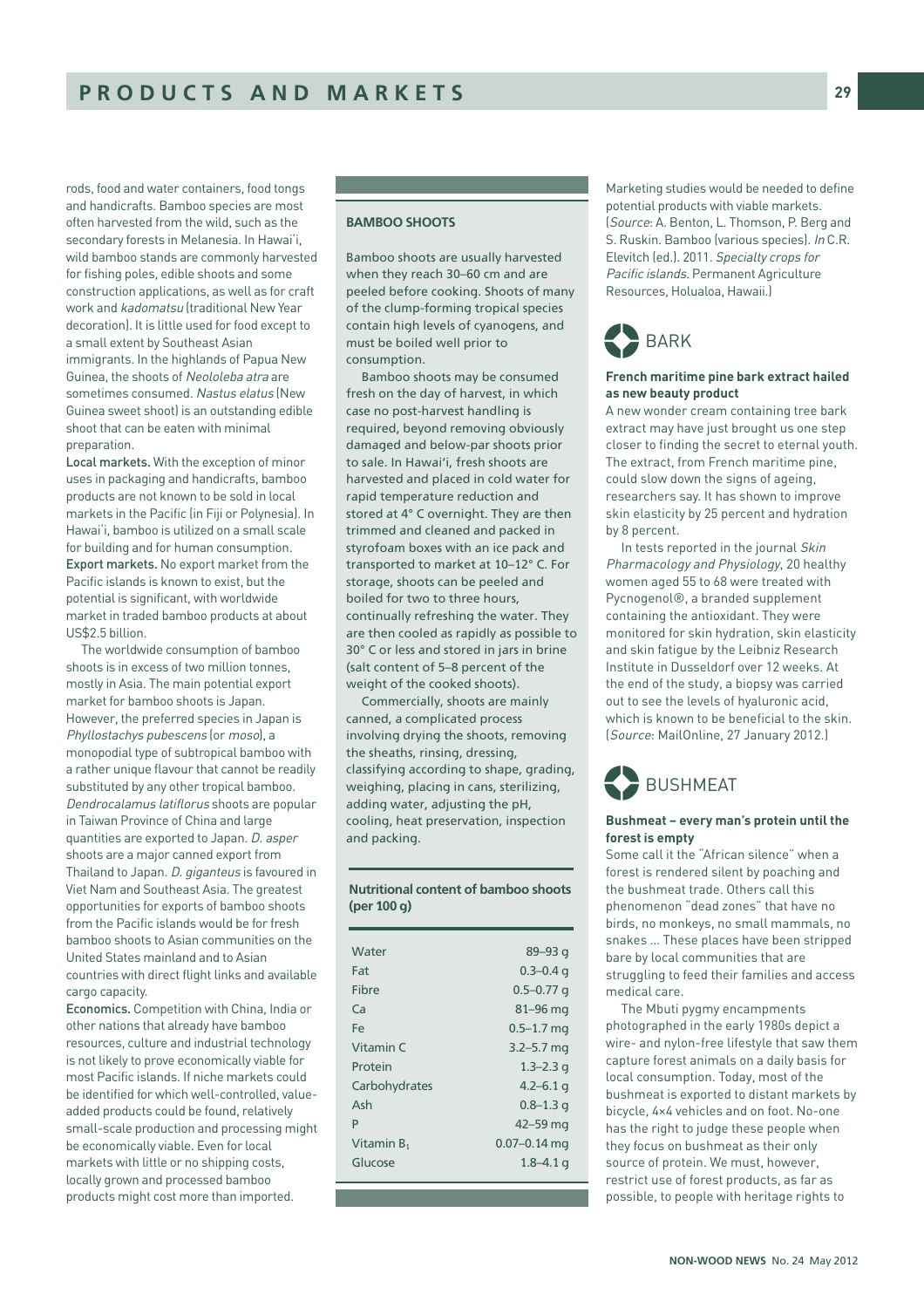the land, as they are the custodians of these forests.

Terese and John Hart are committed to witnessing, studying, conserving and combating the atrocities of the bushmeat trade in the Democratic Republic of the Congo. Over the next few weeks, I will post a series of summary posts linking back to the blogs on their Web site: www.bonoboincongo.com/ (Source: Steve Boyes, Explorer's Journal, National Geographic, 9 February 2012.)

# **Game reveals complex links between poverty and threats to apes**

There were 50 ape experts in the room and a quick game ensued to break the ice. "If you agree with the statement, go to the left side of the room," said the facilitator. "If you disagree, go to the right." She then unveiled eight simple words that split the room in two: "Local poverty is the main threat to apes".

On the right, speakers said that the primary problem for orangutans in Malaysia and Indonesia is not local people – hunters tend to target other species there. It is the private sector that destroys the forests on which both orangutans and local people depend, added a third speaker, and this deforestation itself creates poverty. Someone else added that it was the wealthier people from local populations, not the poor, who were encroaching on the national park he worked at in Indonesian Borneo.

A speaker from the Democratic Republic of the Congo said that it was rich people in urban areas – not poor communities near forests – who fuelled the market for ape meat. Another from Cameroon said that in some places local people do hunt chimpanzees for meat, but at such low levels that it is not a major threat; logging and mining activities that destroy ape habitat were bigger concerns.

The ape experts had gathered at the Center for International Forestry Research (CIFOR) in Bogor, Indonesia for a threeday workshop on the links between great ape conservation and poverty, because it just so happens that all of the world's great apes – gorillas, chimpanzees, bonobos and orangutans – live near people who are poor.

The workshop, organized by the International Institute for Environment and Development (IIED) (where I work) and hosted by CIFOR from 11 to 13 January 2012, was designed to share lessons learned in Africa and Asia and to identify

practices that benefit both apes and local communities. And while the people on the right side of the room felt that local poverty was not the main threat to these apes, those on the left – mostly from Africa – disagreed.

People kill apes because they are poor, said one. Conservation creates costs for local people and this is an issue of justice, said another. If you solve local poverty, you solve a lot of problems for great apes, added a third.

Of course, the statement itself was flawed, as the workshop organizers designed it to be. In reality, the situation varies from location to location and the many threats apes face are all interconnected.

My favourite answer, though, came from one of the Indonesian experts. He said that if the "poverty" in the statement referred to a lack of money then the answer was no, but that if it referred to the mind and a lack of information, then the answer was yes.

As an ice-breaker, the contentious statement did its job well. It made me wonder … if every poor person who lives near an endangered ape was suddenly ten times richer, would the apes be safer or would they just face new threats that affluence and indifference can bring?

The workshop was organized as part of IIED's Poverty and Conservation Learning Group initiative, with support from the Arcus Foundation, the United States Fish and Wildlife Service and the Great Apes Survival Partnership. (Source: Mike Shanahan blog, IIED, 13 January 2012.)





# **EU to spend** €**3 million to promote eating insects as "alternative source of protein"** The European Union (EU) will spend €3 million to research "the potential of insects as an alternative source of protein". Research projects will be selected this year. Food experts agree that insects would

probably have to be disguised for European audiences, so that insect "food" could be used as an additive in burgers and other fast food.

The Food Standards Agency says of the research: "While insects have not traditionally been used for food in the United Kingdom or elsewhere in the European Union, it is estimated that about 2.5 billion people across the world have diets that routinely include insects. While many insects are regarded as pests, FAO is interested in promoting edible insects as a highly sustainable source of nutrition". Some worms contain three times as much protein as beef per ounce (28 g), while four crickets have as much calcium as a glass of milk.

Eighty percent of countries worldwide already eat insects, and more than 1 000 insect species are often eaten by human beings. Unlike conventional livestock, insects and bugs need little space and can be bred in sealed buildings under natural light where they live off waste, paper and algae. The idea has previously been backed by the United Nations and EU as a way to tackle food shortages. Some academics believe that the expense and environmental cost of raising livestock means that insecteating will be inevitable – and it has been claimed that by the end of this decade, insect-eating will be widespread. (Source: MailOnline, 31 January 2012.)

#### **Hebo – yellow-jacket baby wasps – a speciality in Japan**

All manner of insects have been eaten down the ages to the present day, and in all regions of the world. Many insects are eaten in Japan, including two species of Vespula and three species of Vespa. In particular, yellow-jacket larvae and pupae, known locally as hachi-no-ko (literally, "baby wasps") are eaten. People are often surprised at how dangerous, stinging insects such as wasps can be caught and eaten safely. However, in Nagan, Gifu, Aichi, Shizuoka and Yamanashi prefectures, the mountainous areas at the heart of the central region of Japan, these yellowjackets are treasured as autumn's seasonal delicacies. Men enjoy going out in groups to catch them. It is also common for people to raise them near their homes. Every household prepares hachi-no-ko dishes in different ways, each bringing its own unique flavour to the autumn dinner table. Whole communities have been built, centred on these yellow-jackets – surely unique to this part of the world.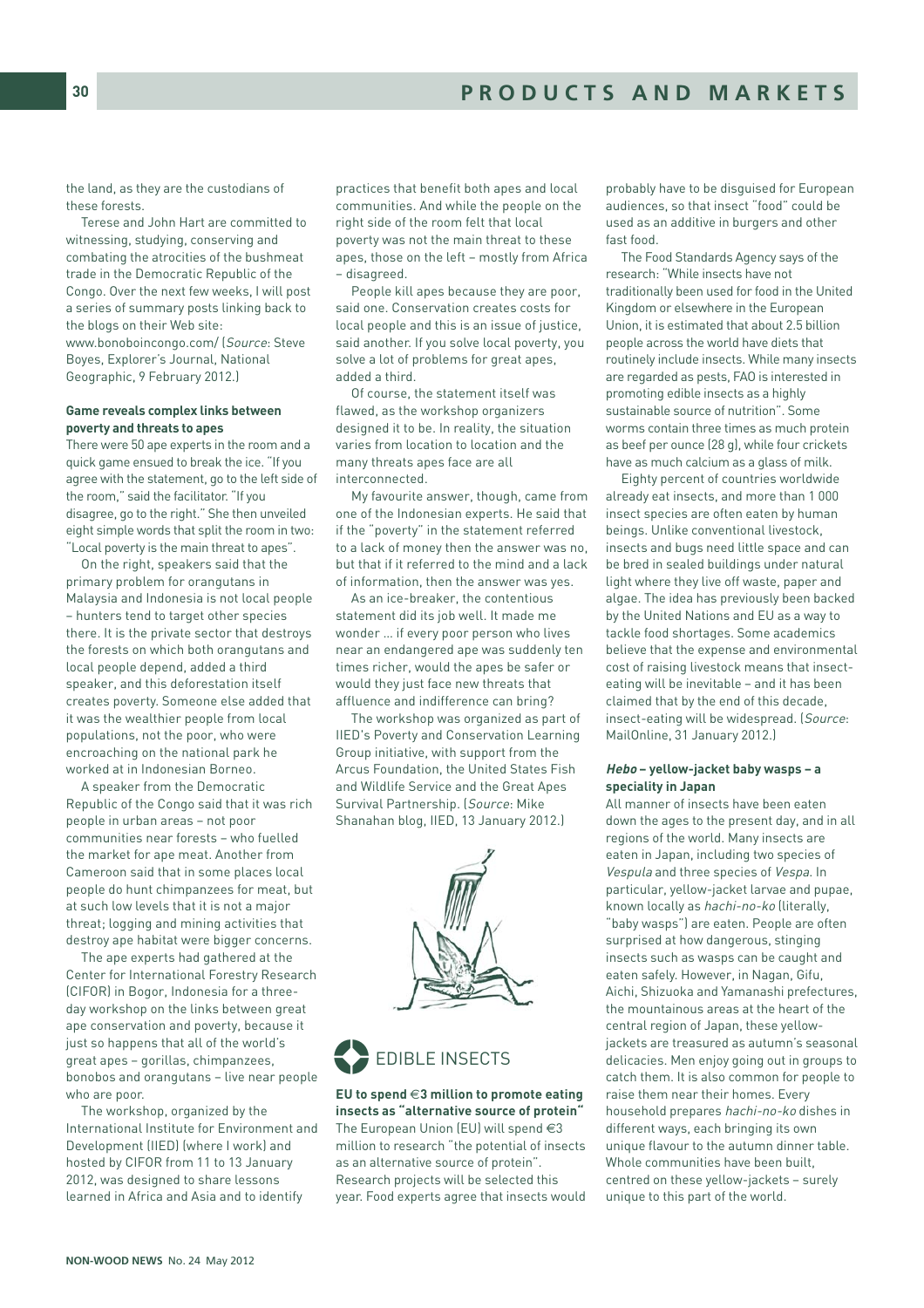# EATING WASPS: A RELATIONSHIP BETWEEN NATURE AND SOCIETY

The habit of wasp eating in Japan consists of a nature-society relationship, as shown in the illustration. The eagerness to eat wasps helps promote and makes people aware of both the wasp environment and indigenous knowledge on wasps. It is complicated, but the mutual relationship makes the cultural habit continue. Moreover, commercial use encourages people who have fewer economic opportunities to promote socio-economic activities with proper use. Wasps are thus regarded as an essential food resource for the sustainable development of rural mountain villages.



Catching *hebo*. Hebo nests are found below ground in fields and mountains. The wasps are attracted with bait and then given small pieces of meat, with tiny ribbons attached, to carry back to the nest. The ribbons make it easier subsequently to follow the wasps and locate the nest. Catching hebo requires teamwork – someone is needed to set the bait, someone to follow the wasps, and someone to dig out the nest. Seeing groups of like-minded friends, frantically chasing after hebo is like watching young boys totally absorbed in an exciting game. Raising hebo. Some people even raise hebo at the bottom of their gardens. They are careful to place the nest where it will be sheltered from the elements. The wasps are protected from predators and given food. Raising hebo requires a certain combination of tender loving care, originality and ingenuity.

Eating hebo. The whole family gets together to remove the live larvae from the combs, taking great care not to squash the larvae in

the process. It takes much time and effort, but this provides an opportunity for the family to enjoy chatting together. The larvae are boiled with soy, sugar and sake. The cooked wasp larvae are then mixed with rice. Various dishes use Vespula spp. Simple boiled wasp with soy sauce goes well with rice, accompanied by sake. Recipes for wasp larvae dishes vary greatly from household to household, bringing an autumn feast to the dinner table.

Gathering around hebo. The Hebo Festival is held every year, with people competing for the biggest nest, whether raised at home, or collected in the fields and mountains. People gather together for all manner of festivities celebrating hebo. Food products made from wasp larvae are popular delicacies, and make great souvenirs. (**Contributed by:** Kenichi Nonaka, Department of Geography, Rikkyo University, 3-34-1 Nishi-Ikebukuro Toshima, Tokyo 171-8501, Japan.

E-mail: k-nonaka@za2.so-net.ne.jp/)

#### **Researchers conduct studies on edible insects to fight food insecurity in Uganda**

Edible insects such as white ants and crickets could have a permanent presence on dinner tables in Uganda if research being carried out by a group of researchers from Makerere University proves successful. The research project now under way in Lango subregion is focusing on the potential of edible insects in alleviating household food insecurity and fighting malnutrition.

In an interview with Uganda Radio Network, the research project's principal investigator Dr Jacob Agea said that they chose edible insects because they are currently disappearing from menus, but used to be valuable food alternatives. He said they want first to find out why edible insects such as white ants and crickets are fast disappearing, and then understand their breeding habits and explore how to breed them throughout the year.

Dr Agea said that the two-year study, costing 110 million Ugandan shillings, will examine the insect-eating culture of the people and document existing knowledge on insect harvesting, processing and marketing. The study also aims to assess the proportional contribution of edible insects consumed as household food and in calorie intake. This will determine the nutritional value of the insects. A number of students have been trained to help in the study, which will be extended to include other subregions such as West Nile, Acholi and Karamoja,

# INSECTS ARE FOOD WEB SITE

The following Web site includes recipes, a full list of edible insects wordwide, and much more. http://insectsarefood.com/faq.html/

# FIELD CRICKETS

This is our first post in what we hope will be an ongoing series on insect foraging. While not a normal foraging food, insects could very well be one of the few foods available in a deep woods survival or famine situation. One of the easiest and most popular edible insects is the cricket. Cricket eating is gaining popularity these days in the United States of America.

For the record, 100 g of cricket has 121 calories, 12.9 g protein, 5.5 g fat, 5.1 g carbohydrates, 75.8 mg calcium, 185.3 mg phosphorus, 9.5 mg iron, 0.36 mg thiamin, 1.09 mg riboflavin, 3.10 mg niacin and 0.05 percent fat.

Finding field crickets is not a problem; the best places to catch them are under logs, rocks and in tall weeds that border fences and buildings. When we were kids, we commonly left pieces of plywood on the ground to make "cricket shelters" so we would have a quick and easy way to collect fishing bait.

Be sure that you know what you are eating! Always make a positive identification before eating any insect or plant. You never know how healthy the crickets are or if they are carrying any bacteria, so I highly recommend that they be cooked like any other meat before they are eaten. They can be oven roasted, sautéed or deep fried. Also, I've seen the indigenous cultures that eat crickets keep them in a container for a day or so to be sure that the crickets "poop" before they are cooked. Wings and legs are removed before cooking. Always rinse them with clean water. Some folks will throw them in the freezer for awhile if there's one available.

Dry roasted crickets have a nutty flavour and are very good eaten plain with a sprinkling of salt. They are also very tasty as a substitute for nuts in dessert and cookie recipes. Dry roasted crickets can be blended into flour to be added to bread flours. (*Source*: Foragers Digest Web site, http://foragersdigest.com/)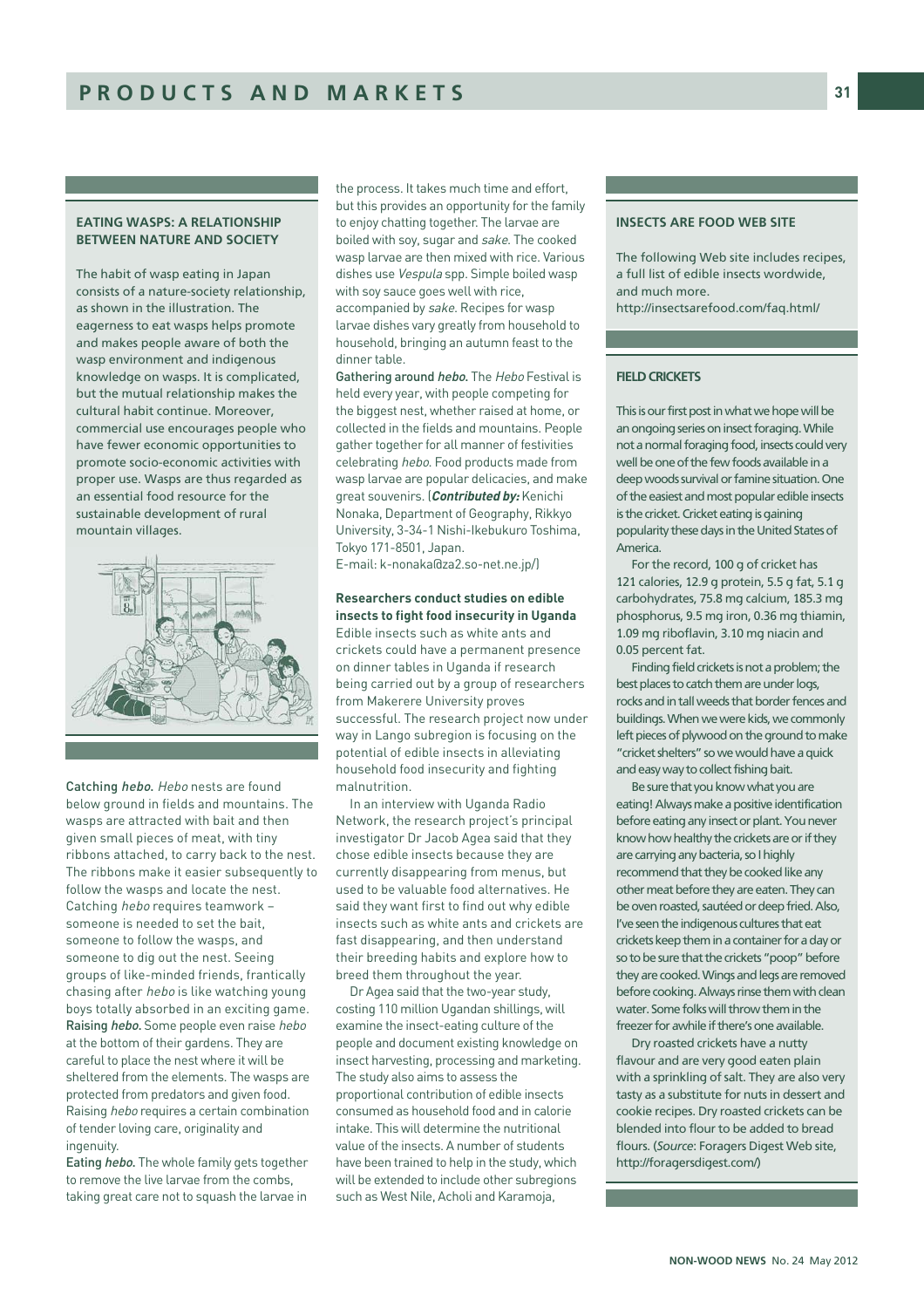where edible insects have long been a delicacy. The study, if successful, will be used to formulate nutritional policies and be shared with local governments, food processors and institutions that would then be expected to apply it in practice. This research is being conducted by the same group of Makerere scientists who are exploring the possibility of breeding and rearing grasshoppers en masse. (Source: Uganda Radio Network Web site, 1 February 2012.)

# **Insect proteins for animal feed**

Animal feed market pressure. In 2050, the planet will number approximately nine billion people. At the same time, a growing middle class will result in higher demand for fish and meat. In order to meet this demand sustainably, since current animal feed stocks are being overexploited or grown unsustainably, the livestock and fishery sectors will be forced to look for feed alternatives.

Land and forest depletion. The global consumption of meat will grow 173 percent by 2050 mainly as a result of the explosive growth of 209 percent in developing countries. In addition, feed production will need to grow by 180 percent by 2050 in order to feed all livestock. At present, 30 percent of land use is for livestock feed production. Greater and more intensive crop production results in deforestation and soil degradation and the subsequent use of fertilizers and pesticides leads to water pollution. Fish depletion. Aquaculture – probably the fastest growing food-producing sector – now accounts for nearly 50 percent of the world's food fish. According to FAO's Fisheries and Aquaculture Department, commercial fish feed for aquaculture has increased by 400 percent over the past 25 years. The biggest aquaculture feed producers are from Asia; in Viet Nam, for example, fish feed production has increased by 700 percent over the last 25 years. Fishmeal as well as several grains (mainly maize) and soybean are nowadays traded unsustainably.

Insects as feed for aquaculture. The summary report of the Technical Consultation Meeting "Assessing the potential of insects as food and feed in assuring food security", which took place in Rome in January 2012 (see pages 66 and 70 for more information), states that the urgency to find alternative protein sources for feed has resulted in high market acceptance and market recognition for insects. For fish and poultry, insects are already a natural feed. In China, for example, silkworm pupae powder is used as feed. Costs, reliability of supply and the quality of the insect protein product will determine market demand. Costs include the possibility of using organic waste streams, labour involved, yield, investment needed and economies of scale. Possibilities of edible insects. Researchers have been looking into the possibilities of edible insects for many years; today, the

private sector is also investigating and undertaking research and development. The black soldier fly (Hermetia illucens) and the yellow mealworm (Tenebrio molitor) are considered to be optimal species for industrial mass production. There is a certain belief among new companies that production capacity is comparable with, or in some cases even more powerful than, other alternative resources such as soybean, sunflower and fishmeal. Although the use of insect proteins has many opportunities, it is still facing difficulties – legal issues on biodiversity and alien species, food safety in particular pathogen transfers, production capacity, and processing methods all need more investigation.

Is industrial mass production the future? Mass rearing of arthropods today is mainly performed for biocontrol of insect pests. Using

# BLACK SOLDIER FLY (HERMETIA ILLUCENS)

Production. The innovative company Organic Nutrition in Florida, United States of America, focuses on black soldier fly rearing for use as an alternative protein – Ento-Protein™ – in fish feed. Ento-Protein could serve as a replacement for fishmeal on the aquaculture market. The business should operate on zero waste by using manure as feed for the insect. The company has already carried out economic and environmental feasibility studies in order to be both competitive and sustainable. As such, they ensure that their operations, processes and products are environmentally responsible. Future capacity perspectives are 6 000 tonnes of Ento-Proteins per year and a factory setup that enables capacity increase. The British entrepreneur, David Drew, has also set up a small pilot plant on black soldier fly rearing in South Africa. He predicts his Agri-Protein production will be around 7 300 tonnes per year. His "magmeal" would serve as a substitute for fishmeal both on the aquaculture market and to fatten chickens and pigs. Current research. Manure management is a growing concern in intensive livestock facilities. The black soldier fly has been investigated for its manure bioconversion capabilities into high-

quality proteins and fats. Scientists at the Swiss Federal Institute of Aquatic Science and Technology, Dübendorf, Switzerland are looking into the efficient conversion of organic material by black soldier fly larvae. Based on their study, a waste processing unit could yield a daily prepupal biomass of 145 g (dry mass) per m<sup>2</sup>. They concluded that larvae of the black soldier fly are potentially capable of converting large amounts of organic waste into protein-rich biomass to substitute fishmeal, thereby contributing to sustainable aquaculture. Black soldier fly in rainbow trout diet. Research on fishmeal and fish oil replacements has identified a variety of potential ingredients that when used in appropriate mixtures can promote good growth results for rainbow trout (*Oncorhynchus mykiss*). A study conducted in 2011 at the University of Idaho in the United States of America indicates that black soldier fly reared on dairy cattle manure and trout offal can be used to replace up to 50 percent of the fishmeal portion of a practical trout diet for eight weeks without significantly affecting fish growth or the sensory quality of rainbow trout fillets, However, the reduced growth observed in the current study indicates that additional research is needed to identify further the nutritional limitations of this ingredient.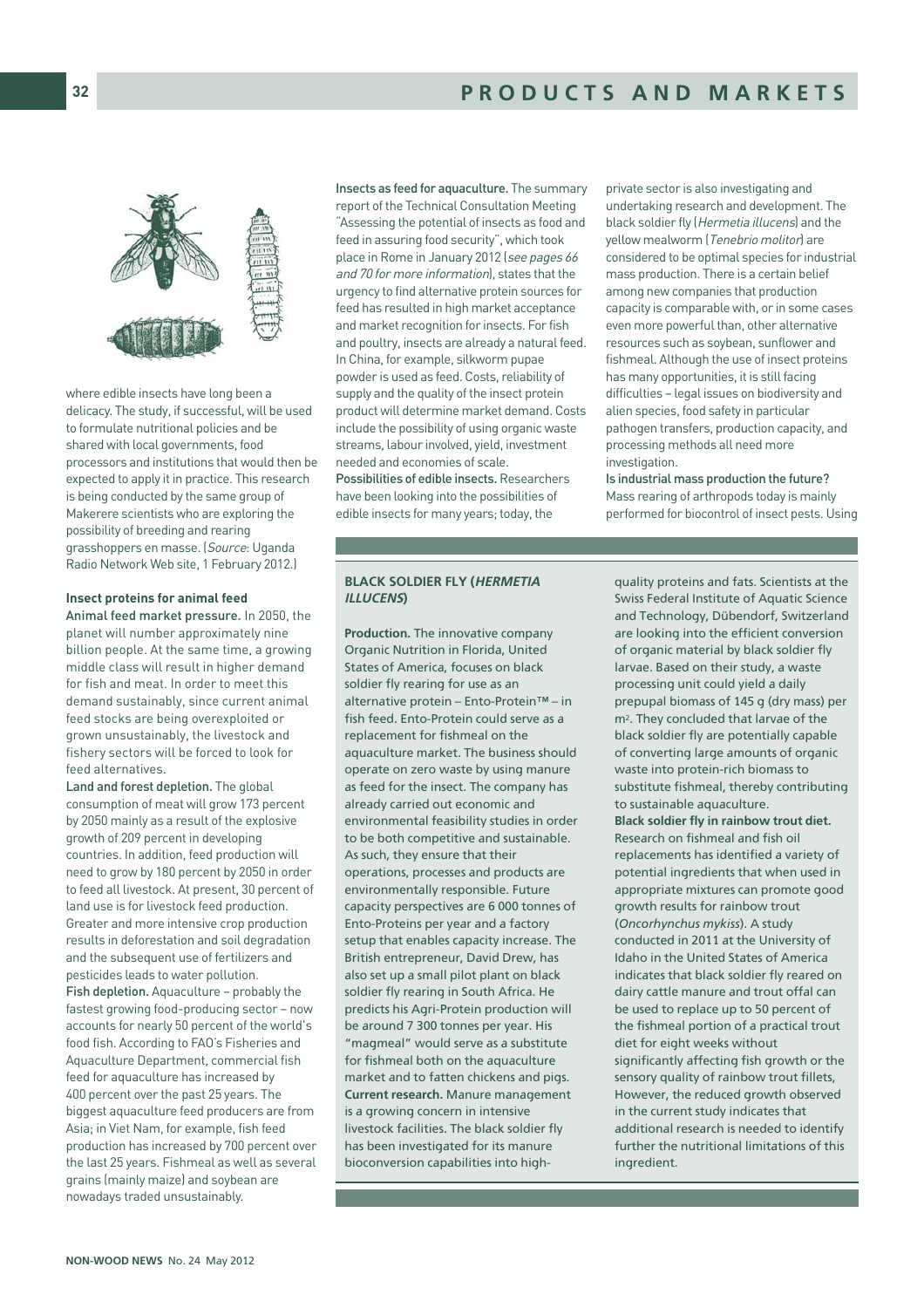# YELLOW MEALWORM (TENEBRIO **MOLITOR**

Production in China. In Hunan province in Changsa, the biggest insect manufacturer – Changshasaibang Lives Science and Technology Co. Ltd – produces 280 tonnes of yellow mealworms each year. For technical support, the company collaborates with Hunan Agricultural University, Hunan Institute of Entomology and the Hunan Food Institute. The company sells the yellow mealworms for feed for poultry, fish, turtles, frogs, birds, scorpions, centipedes and snakes.

Sixty km south of Changsa in Xiangtan, the Haocheng Mealworm Inc. company mass rears mealworms mainly for animal feed. In addition, the company also sells insect protein in a powdered form for supplementary use in human food products. The company is unique in their multipurpose marketing. "Mealworm as a source of high protein can be added to bread, flour, instant noodles, pastry, biscuits, sweets and condiments, as well as adding it directly to dishes on the dining table or processing it into health care nourishment. It is also a direct feed for birds, dogs, cats, frogs, turtles, shrimps,

scorpions, chilopods, ants, goldfish, wild animals and other animals and livestock." (*Source*: www.hcmealworm.com/) Production in the Netherlands. Yellow mealworms are also reared in temperate regions for pet feed for reptiles, birds and fish. For example, the Kreca farmer company produces yellow mealworms as a feed for exotic animals. Since 2006, the company has also begun to produce mealworms for human consumption. Researchers from the Department of Entomology of Wageningen University have provided technical support and scientific knowledge to develop the production process. They are still collaborating, and undertaking research and development to identify new uses. (*Source*: www.kreca.com/)

Many pet feed companies have the capacity to rear mealworms and other edible insects. Farming good practices and technical equipment can be used to extend edible insects for feed to the livestock and fishery feed sector and even the entire food industry. Therefore, the animal feed sector should be convinced of the nutritional and environmental benefits of introducing insects into animal diets.

sterilized predators that are not pests, pests can be kept under control in a biologically friendly way. Mass rearing for biocontrol uses the same techniques and technical equipment as those necessary to produce edible insects for feed and food. According to Karel Bolckmans, director of Koppert, one of the leading companies in biocontrol, good practices and expertise should be shared and practical cooperation encouraged. For instance, research and development lines on edible insects can be set up in existing massrearing factories for biocontrol.

# **Examples of informal integrated pest management carried out today**

- Weaver ant (Oecophylla smaragdina). Weaver ant collectors in Indonesia carry out biocontrol by collecting ants on fruit fields and, as such, they are the inventors of a new agricultural system of pest control and provide protein food sources such as queen weaver ant bread to the community and their animals.
- Melon bug (Agonoscelis pubescens). An

integrated pest management programme was designed by Elobied Agricultural Research Station (in the Northern Kordofan state of the Sudan) to control the melon bug. The community participated in a "handpicking of melon bug adults" campaign in four different areas of the state for two seasons. During these seasons, 15 tonnes of melon bug adults were collected in the first season, and 226 tonnes in the second. Melon bugs are edible and, in the last nymph stage, which is a relatively soft stage, the bugs are cooked and eaten. (**Contributed by:** Esther Mertens, Intern, Edible Insect Programme, Forestry Department, FAO.)

**FOR MORE INFORMATION, PLEASE CONTACT: Paul Vantomme, Senior Forestry Officer, Non-Wood Forest Products, Forest Products and Industries Division, Forestry Department, FAO, Viale delle Terme di Caracalla, 00153 Rome. E-mail: paul.vantomme@fao.org; www.fao.org/forestry/65422/en/** 

# FRUITS %

# **Five amazing fruits from the jungle**

The Amazon rain forest is said to host half of the world's plant and animal species. While local indigenous people had a diet including thousands of jungle fruits, modern societies eat just a fraction of them, so there is plenty of room for growth. Here are five fruits that come from the jungle and could end up in supermarkets around the world. Açaí. The açaí berry comes from the palm tree Euterpe oleracea, which grows abundantly in the Brazilian Amazon, but which can also be found in Peru. In the early 2000s, it was marketed as a miracle fruit, with incredible antioxidant properties. Health food companies sold the juice for upwards of US\$40/bottle (see Box on page 34). Aguaje. The aguaje fruit, and powders and extracts derived from it, is high in vitamin A content (five times greater than that of carrots). The fruit itself comes from the aguaje palm Mauritia flexuosa, a major component of the ecosystem in and around Amazonian wetlands, and tastes much like a carrot. Arazá. Arazá is hard to find outside the jungle, because no-one has found a good way to ship it without spoiling the fruit. Its acidity makes it undesirable for eating off the tree (Eugenia stipitata), but it is delicious when converted into a juice, jam or dessert. Even better, arazá has more than twice as much vitamin C as an orange. Camu camu. The camu camu berry is similar to *acaí* in actual nutritional value. Camu camu is being marketed around the world as the cure for everything from the common cold to arthritis. While such claims are probably overblown, the berry of the Myrciaria dubia tree does have the second-highest concentration of vitamin C of any known fruit

in the world. A small-scale study in Japan showed that it reduced the risk of hardened arteries. (See page 58 for more information.)

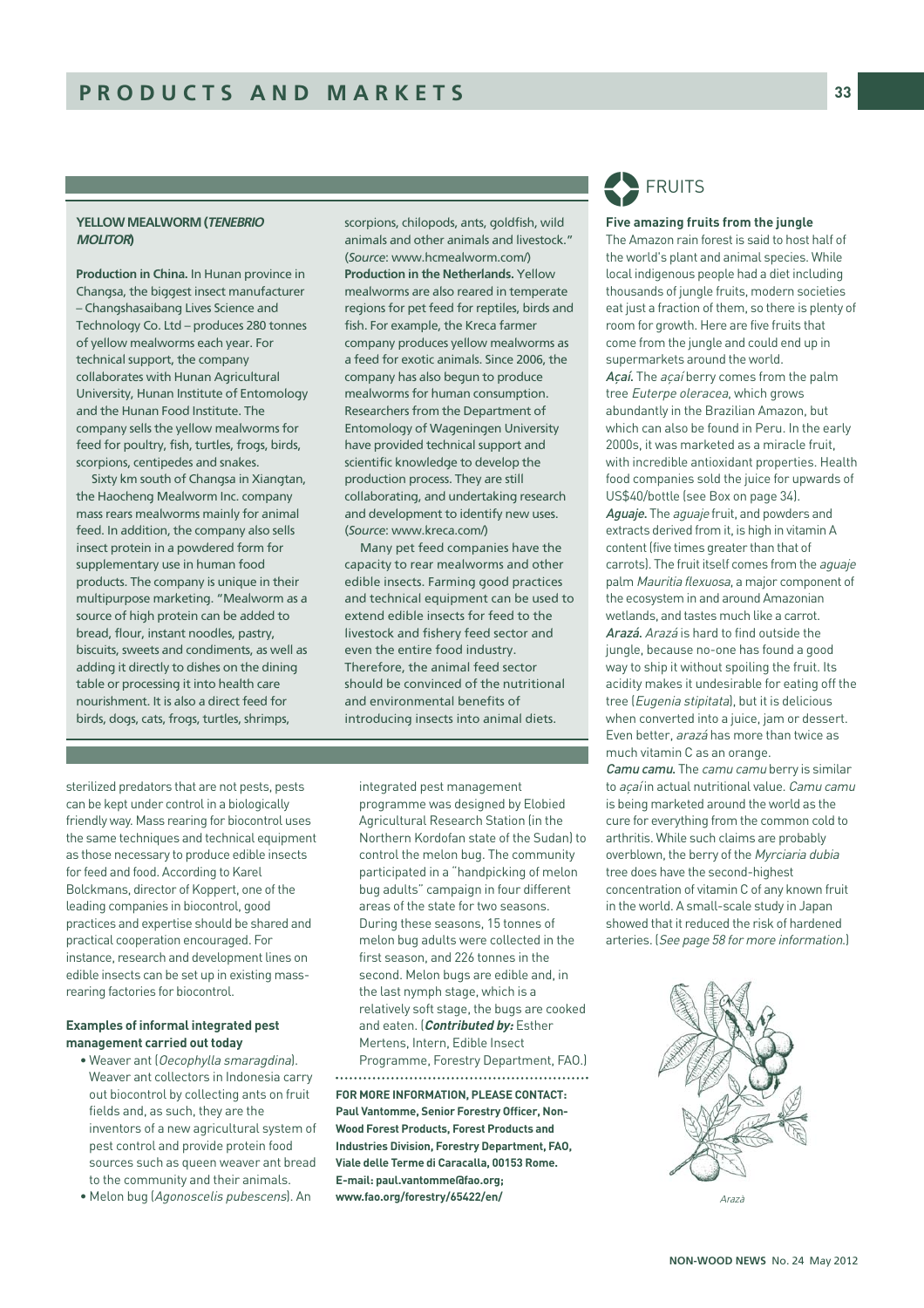# AÇAÍ (EUTERPE OLERACEA MART.)



In the darkness before dawn, thousands of Amazonian river dwellers fill their large woven baskets with purple, pebble-sized *açaí*fruit and make the trip in small canoes or large boats to the scattered outdoor markets of the city of Belém, Brazil. As the boats near Ver-o-Peso, the largest market at the mouth of the Amazon River, a seller shouts, "blood of the cow!". Buyers run to the boat, pressing their nails into the fruits to see if they are of good quality. "Blood of the cow" is a local reference to the meaty *açaí*fruit with its wine-coloured pulp. From the age of six months, children in the eastern Amazon drink *açaí* juice. And with great benefits – *açaí* is being touted as a "superfruit" for its anti-inflammatory, antioxidant and anticancer effects. Because of its growing reputation, demand for *açaí* is expanding around the world.

In some Amazonian *caboclo* communities, *açaí* was found to make up to 42 percent of a person's daily intake by weight. Some people in Belém drink up to 3 litres of *açaí*/day. In the 1990s, an average person from Belém consumed 60 litres of *açaí*/year. An estimated 180 000 tonnes of *açaí* are consumed each year in the city.

The fruit is being marketed in the United States of America and Europe as a "superfood". In 2006, a study found that extracts from *açaí* berries initiated a selfdestruct response in up to 86 percent of the leukaemia cancer cells tested in the laboratory. These effects have not yet been demonstrated on cancer in humans. *Açaí* is rich in flavonoids, which give it its dark purple colour and provide a high dose of antioxidants.

*Açaí* pulp has become a fad in gyms in the south of Brazil. Athletes enjoy *açaí* mixed with *guaraná* fruit and oats to give them a burst of energy. (*Source*: FAO, 2011. *Fruit trees and useful plants in Amazonian life*.)

Mocambo. Think of the mocambo (Theobroma bicolor) seed as a less-famous sibling of the fruit world. It shares the genus of the famous Theobroma cacao tree and grows principally in the western Amazon, its homeland. It has a sweet pulp. Most vendors stick to just selling the fruit's seeds, which reportedly taste like peanuts when roasted. (Source: Peru this Week, 3 December 2011.)

#### **Fruits that are helping to end hunger**

No single fruit can put an end to hunger. But worldwide there are many different fruits and vegetables that are helping to improve nutrition and diets, while increasing incomes and improving livelihoods. Among these are the following. Ackee. The ackee tree (Blighia sapida) is indigenous to the tropical forests of West Africa. Ackee fruit has a creamy texture and a mild flavour. It is commonly eaten with meat dishes as a side vegetable. It is very nutritious, high in fatty acids and rich in protein, potassium, iron and vitamin C. However, both the skin and seeds of ackee are poisonous; they contain toxic hypoglycin levels and can even be fatal. Care must be taken in harvesting the fruit at the right time and in the preparation of ackee dishes. In tropical West Africa – where ackee trees are indigenous, well adapted and utilized for other purposes – the safe preparation and nutritious value of ackee arils support food security and rural incomes. The tree is cultivated in the region for several non-food uses: immature fruits are used to make soap; the wood from the tree is termite resistant and used for building; extracts from the poisonous seeds are taken to treat parasites and are sometimes used as a fish poison; and a topical ointment made from crushed ackee leaves is applied to the skin to treat headaches and ulcers. Ackee leaves are also good as fodder for goats. Monkey oranges. Similar in shape and size to apple, pear and orange trees, monkey oranges (Strychnos spinosa) come from a highly coveted African wild fruit tree, which farmers will often leave standing when clearing land for cultivation of field crops. The grapefruit-sized fruit is traditionally eaten raw, or made into jam, juice or fruit wine. It is usually yellow, orange or brown, and emits a sweet scent with a touch of clove. Monkey oranges are known for their delicious sweet and sour flavour and are

rich in vitamins B and C. They are an important indigenous African resource that

supports farmers in times of crop failure, providing a supplementary food in rural areas. By adding the trees to crop fields, gardens, parks, fence lines and street sides, monkey oranges can boost food security and nutrition.

Safou. Native to the humid, tropical forests of West and Central Africa, safou (Dacryodes edulis) is also known as "butterfruit" for its rich, oily pulp. People in West and Central Africa have been eating safou for centuries as a fresh fruit between meals, or cooked as a main course. When roasted or quickly boiled in salted water, the pulp separates from the skin and seed and takes on a buttery texture. In Nigeria, the cooked pulp is combined with starchy foods such as maize to make a main course. The World Agroforestry Centre (ICRAF) promotes safou as a key tree species in agroforestry systems that can be intercropped with food crops to provide shade and biomass while also producing edible fruit. And the United Kingdom-based International Centre for Underutilized Crops has been searching for varieties that combine high-quality taste, nutrition and resistance to disease. (Source: Worldwatch Institute, 4 October 2011.)

#### **Wild edible fruits of sacred groves, Kodagu, Western Ghats, India**

Sacred groves are one of the oldest forms of nature conservation. These forests are easily distinguished from other forest types by the presence of deity symbols or temples, and are mostly managed by local temple committees. The Western Ghats of India – one of the mega diversity centres – is dotted with sacred groves, with some of the highest concentrations located in the Kodagu district, Kamataka, central Western Ghats. A recent study assessed the species composition of the sacred groves of Kodagu and explored whether they shelter wild edible fruit species.

Edible wild fruits are found in different forest tracts of India and botanically come from widely different families. In all, about 600 kinds are known, of which 100 or so are promising. The majority of the fruits are eaten raw when ripe or after processing. However, certain unripe fruits are used either as vegetables or in making pickles. Some fruits are used under starvation or famine conditions.

Results from the study indicated that sacred groves are rich in wild edible fruit species. In fact, the authors report that the sacred groves of Kodagu harbour about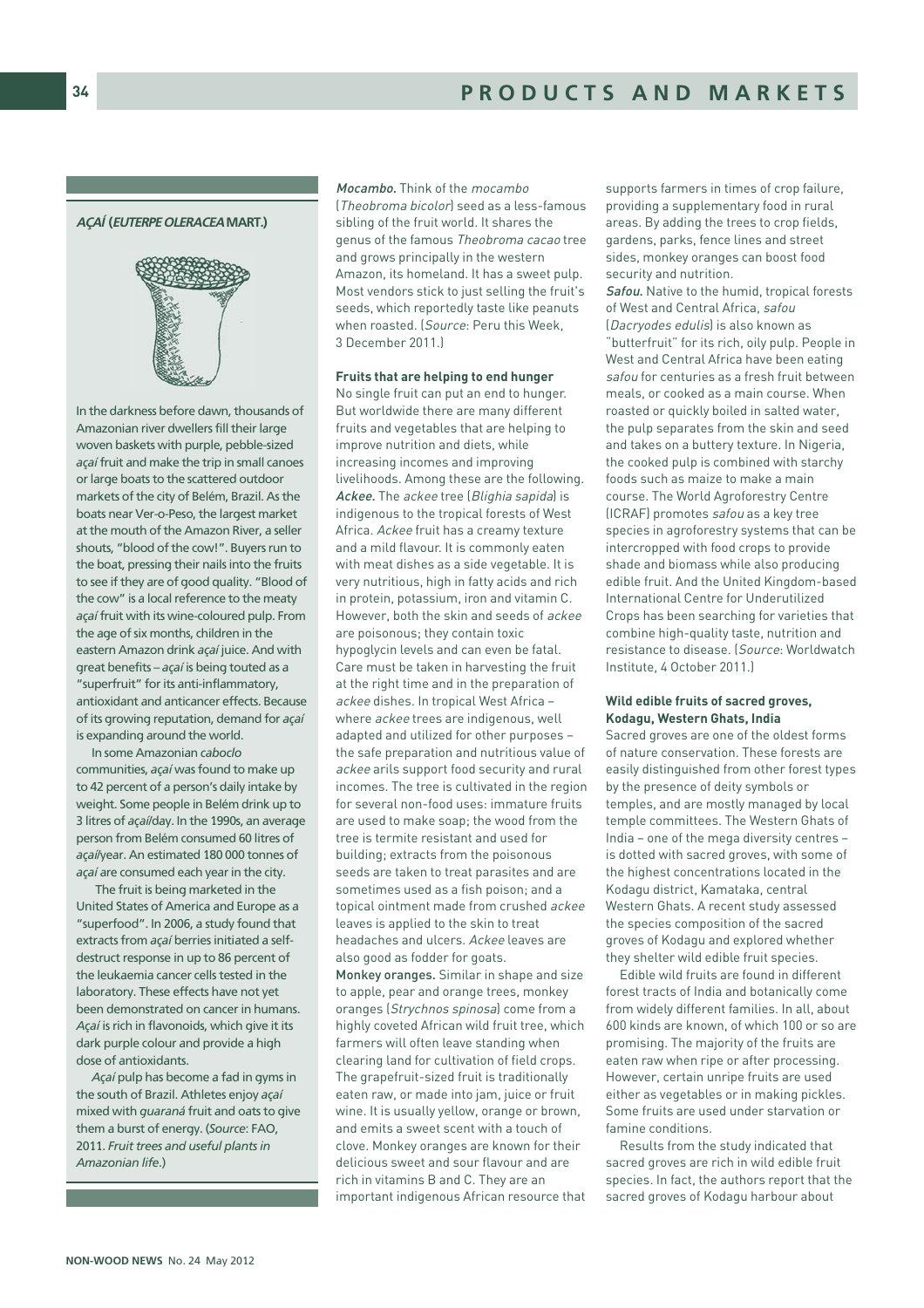51 wild edible fruit species (23 percent) and shelter species that are absent in reserve forests. Even though the groves appear small, they are rich in biodiversity and are thus really worthy of conservation. Not much is known about the nutritive value of the wild edible fruits, but available information suggests that they are rich in proteins, minerals and carbohydrates, and thus can be used as a source of nutrition. Consequently, the authors conclude that there is a need to assess the nutritive value of available wild edible fruit species and to use them to improve the lives of people living adjacent to the forests. (Source: B. Tambat and G.N. Chaithra. 2011. Wild edible fruits of sacred groves, Kodagu, Western Ghats. In MFP News, XXI (4).) 

**FOR MORE INFORMATION, PLEASE CONTACT: B. Tambat, Agricultural College campus, University of Agricultural Sciences (B), Hassan-573 225, Kamataka, India. E-mail: btambat@yahoo.com/**



## **An unlikely root of China's prized cure**

It was once worth its weight in gold and reserved for emperors in ancient times, but today the use of ginseng (renshen in Chinese) as a cure for minor ailments is flourishing among China's booming middle class. The luxury herb, and China's lust for it, is also bringing wealth to an unlikely location in the heart of the United States of America.

Discovered more than 5 000 years ago in the mountains of China, ginseng is a multimillion-dollar business and is the golden crop in the fields of Wisconsin. Many tonnes of ginseng are shipped back to China, the Middle Kingdom, each year.

As stores across China fill with shoppers rushing to buy Spring Festival gifts, few realize the most popular brands have roots in the Midwest of the United States of America. Recently, in the basement of a Beijing department store near China's National Stadium, swarms of Chinese shoppers lined up around a pharmacy display of American ginseng stamped with a red, white and blue crest bearing an American eagle and the words "Ginseng Board of Wisconsin" in bold type.

"Every year I give the best I can find to my father for Spring Festival," said Gao Feng, who was eyeing a container of large ginseng roots selling for about 150 yuan (US\$23.80).

He said his father, who is in his late 60s usually mixes the bitter-tasting root into a tea to help keep him active during the cold winter. When asked if he knew what the crest meant, the 37-year-old real estate agent said he thought it was the brand name and chose Wisconsin ginseng because he was told by a sales clerk it was among the best. Asked if he knew where Wisconsin was, Gao simply replied "no".

Creating brand awareness in a potential consumer market of more than 1.3 billion is one in a long list of challenges facing Wisconsin farmers, who produce more than 90 percent of America's ginseng, or Panax quinquefolius, as they push to reassert the Wisconsin strain in the Chinese market.

An unexpected winter storm in 2010 destroyed more than 50 percent of the ginseng crops, which take three to four years to mature fully, making their recovery a slow-going process, says Joe Heil, President of the Ginseng Board of Wisconsin. Heil, who started growing ginseng 20 years ago after converting his family's dairy farm to grow the normally wild root, says that unlike other agriculture in Wisconsin, ginseng can only be grown once on a plot of land before the land becomes unusable for at least 100 years, which made the storm's impact more than particularly troublesome.

Producing about 60 000 lb (27 215 kg) annually on his farm, Heil is one of the largest of about 130 different ginseng farms in the state. While Heil says the storm has taken its toll, he maintains an optimistic view that the drop in Wisconsin crops is actually a turning-point for production. After suffering losses of more than half of their annual produce, the price of the crop has shot up to a record US\$40–60 per pound (0.45 kg).

To help farmers get back on their feet, they have received help from one of China's biggest traditional Chinese medicine (TCM) distributors. In late 2010, the Ginseng Board of Wisconsin signed a five-year contract that guarantees one of China's oldest and most respected apothecaries, Tongrentang, exclusive distribution rights. The 360-year-old apothecary, which once served the highest echelons of Chinese society, now deals with Wisconsin farmers directly to help reduce the hefty price tag of the highly sought-after root.

Recently, Tongrentang imported about 400 000 lb (181 437 kg) of Wisconsin ginseng just in time for the Spring Festival rush when shoppers, such as Gao Feng, are

buying gifts before making their annual trek home to see their families. The haul will bring in more than US\$16 million in profits for Wisconsin farmers who are welcoming Tongrentang's help with open arms as they try to recover from the travails of the past two years.

Tong Song, director of internal risk management at Tongrentang, says the biggest draw among TCM practitioners in China for Wisconsin ginseng is the medicinal versatility of the North American strain. "Compared with Chinese and Korean ginseng, Wisconsin is milder in Chinese traditional medicine theory, so it can be applied to a broader number of people," she says.

With more than 1 000 outlets dotted throughout China selling the Western root, Tong says the company is pushing to establish the Wisconsin strain as a superior root, making vast efforts to inform China's consumers on the benefits while taking it on the road to TCM trade fairs. "We want to let the Chinese consumers know the effectiveness of this imported product," she says. (Source: China Daily, 20 January 2012.)



Ginseng

# **China to start equity trading of wild ginseng**

Beijing. China's only online equity exchange portal, Jinmajia (jinmajia.com), will soon launch the trading of wild ginseng, the company said on Wednesday. Fan Dongping, president of Beijing Jinmajia Equity Exchange Online Service Inc., said that the trading may start in March or April, and the benchmark subscription price is likely to be set at around 10 000 yuan (US\$1 588). He said that ginseng plants to be subscribed for trading are those that have been grown by Bishui Forestry Company in the mountains of northeast China's Jilin province for more than five years.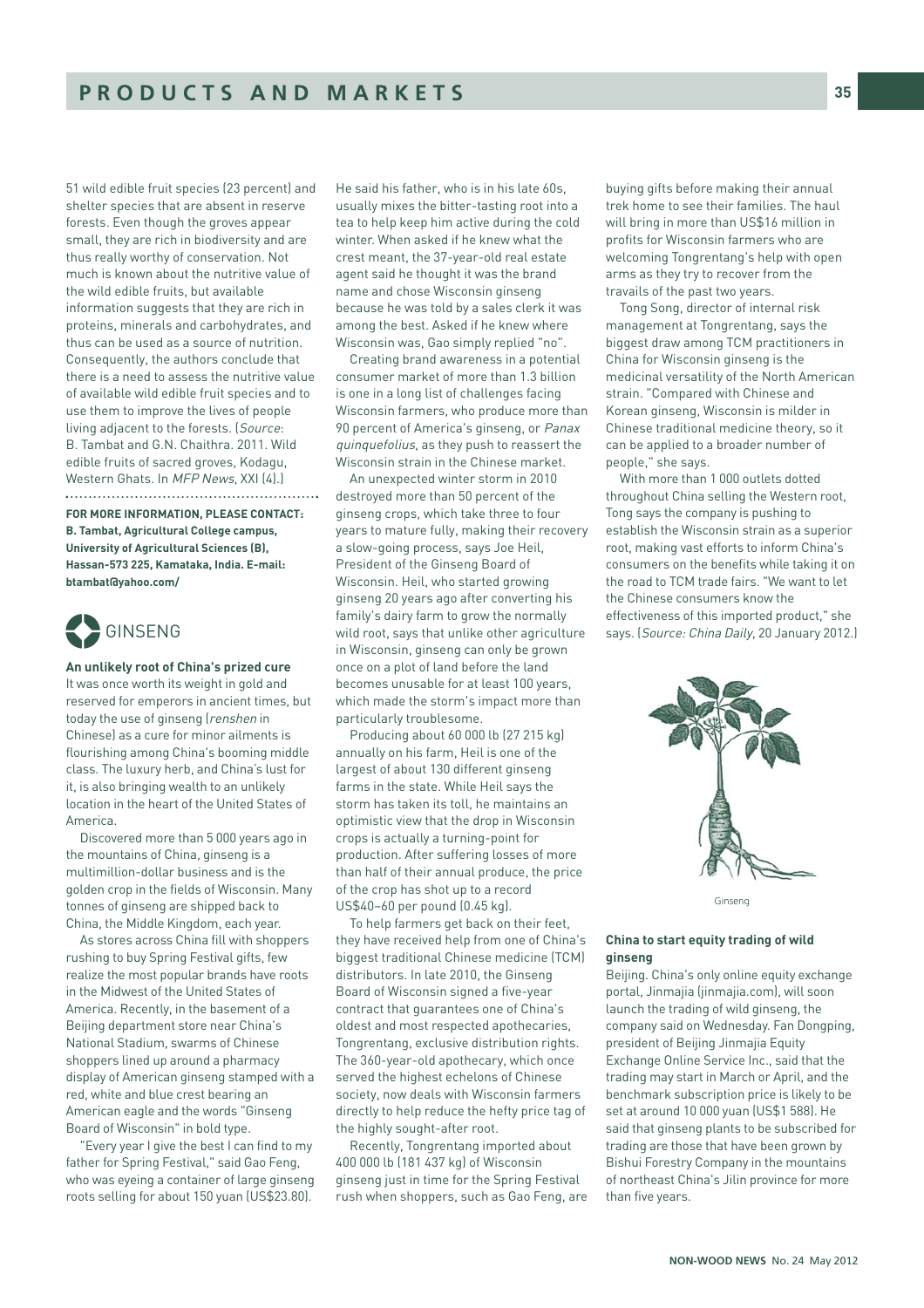According to the Chinese national standard for regulating ginseng quality, plants grown in natural forests for several years can be regarded as wild ginseng. The forestry company in Jilin has planted 70 million of these wild ginseng plants in a natural environment.

Fan said subscribers can either sell the equity of the ginseng products via the Web site, or pay an annual fee of 50 yuan to Jinmajia to keep the equity for added value. Jinmajia is jointly funded by over 20 equity exchange firms, including China Beijing Equity Exchange and Guangzhou Enterprises Mergers and Acquisitions Services. Fan said wild ginseng has great potential to increase in market value, adding that the older the ginseng grows, the more valuable it becomes. He added that equity trading will help build up the domestic brand of highquality wild ginseng and increase its price.

China produces annually 60–70 percent of the world's ginseng products on average and exports 70–80 percent of its annual production. However, its annual output value on the products accounts for only less than 4 percent of the world's total, as the exports are priced very low, according to the Beijingbased Guangming Daily.

Dubbed the "King of Herbs" in China, ginseng has been used as a traditional medicine and health care product for more than 4 000 years. (Source: Bernama [Malaysia], 15 February 2012.)



#### **EU: pollen warning on honey jars**

Under new European Union regulations, jars of honey will have to be marked "contains pollen" – a move that experts have branded ludicrous, and say could put some British beekeepers out of business. Honey will also have to undergo expensive tests to prove it does not contain unauthorized genetically modified pollen.

Until now, honey had always been considered an entirely unadulterated product for the purposes of food labelling. But the European Court of Justice has decreed that pollen is an ingredient of honey rather than an intrinsic component. It means that products will, for the first time, have to carry a list of ingredients such as "honey (contains pollen)".

Britain's largest supplier of retail honey, Rowse, said that the bill for relabelling and testing its entire range will run into hundreds of thousands of pounds. John Howat, secretary of the Bee Farmers' Association,

which represents the United Kingdom's 300 commercial beekeepers, said the ruling was a nuisance. "The idea that pollen is an ingredient of honey is nonsense. Pollen is integral to honey. Bees collect nectar and pollen. When they are storing it away, pollen gets into the nectar and hence into the honey."

The ruling came after a German amateur beekeeper found small amounts of genetically modified (GM) pollen in his honey. He sued the state of Bavaria, which owned trial GM maize plots near his hives, for damaging his produce.

Anyone who sells honey to the public, including the United Kingdom's 40 000 amateur beekeepers, faces tests. Suppliers whose pollen is found to be more than 0.9 percent GM must undergo full safety authorization and label their honey accordingly. The European Commission is expected to finalize the regulations over the next year. (Source: Daily Mail [United Kingdom], 7 November 2011.)



# **What passes for honey on United States shelves – and the role of pollen**

Food Safety News bought more than 60 samples from ten states and the District of Columbia in a recent investigation on the quality of honey on grocery shelves in the United States of America. They sent the jars, jugs and plastic bears to Texas A&M University, where Vaughn Bryant, Director of the Palynology Research Laboratory, analysed them. Bryant is a palynologist, someone who studies spores and pollen. He is also a melissopalynologist (someone who studies honey pollen). What he learned in testing for Food Safety News should make every honey consumer wary. His key results were that:

- 76 percent of samples bought at groceries had all the pollen removed;
- 100 percent of the honey sampled from drugstores had no pollen;
- 77 percent of the honey sampled from big box [large retail] stores had the pollen filtered out;
- 100 percent of the honey packaged in small individual service portions from fast food chains had the pollen removed;
- every one of the samples Food Safety News bought at farmers' markets, cooperatives and "natural" stores had the full, anticipated amount of pollen.

Pollen-free honey may not sound like a problem, but without pollen it is not possible to trace the source. One-third or more of all the honey consumed in the United States of America is likely to have been smuggled in from China and may be tainted with illegal antibiotics and heavy metals. A Food Safety News investigation has documented that millions of pounds of honey banned as unsafe in dozens of countries are being imported and sold here in record quantities.

No pollen, no traceability, no assurance of safety. Furthermore, when pollen is filtered from honey, so are many of the health benefits such as allergy relief and the nutritional value of vitamins, minerals and trace nutrients in bee pollen.

The Food Safety News test results come just as the European Union has decided to order honey producers to test for the presence of unauthorized genetically modified pollen and to identify pollen as an ingredient rather than a natural component of honey. Industry spokespeople fear the ruling will put many small-scale beekeepers and honey producers out of business. (Source: www.care2.com, 7 November 2011.)

# MEDICINAL PLANTS<br>AND HERBS **AND HERBS**

# **Liquorice named "Medicinal plant of the year 2012"**

Liquorice has been selected as "Medicinal plant of the year 2012" because of its paramount importance to human well-being worldwide. The selection was made by a panel from the University of Würzburg, World Wide Fund for Nature (WWF) and TRAFFIC and was announced today at an event organized by WWF Germany.

"Liquorice is special because it can quickly soothe sore throats and coughs and was used centuries ago to treat coughing, hoarseness and asthma by Ancient Greek and Egyptian physicians," said Professor Johannes Mayer, an expert on the history of medicinal botany at the University of Würzburg.

The liquorice plant is a woody shrub that is native from the Mediterranean to East Asia,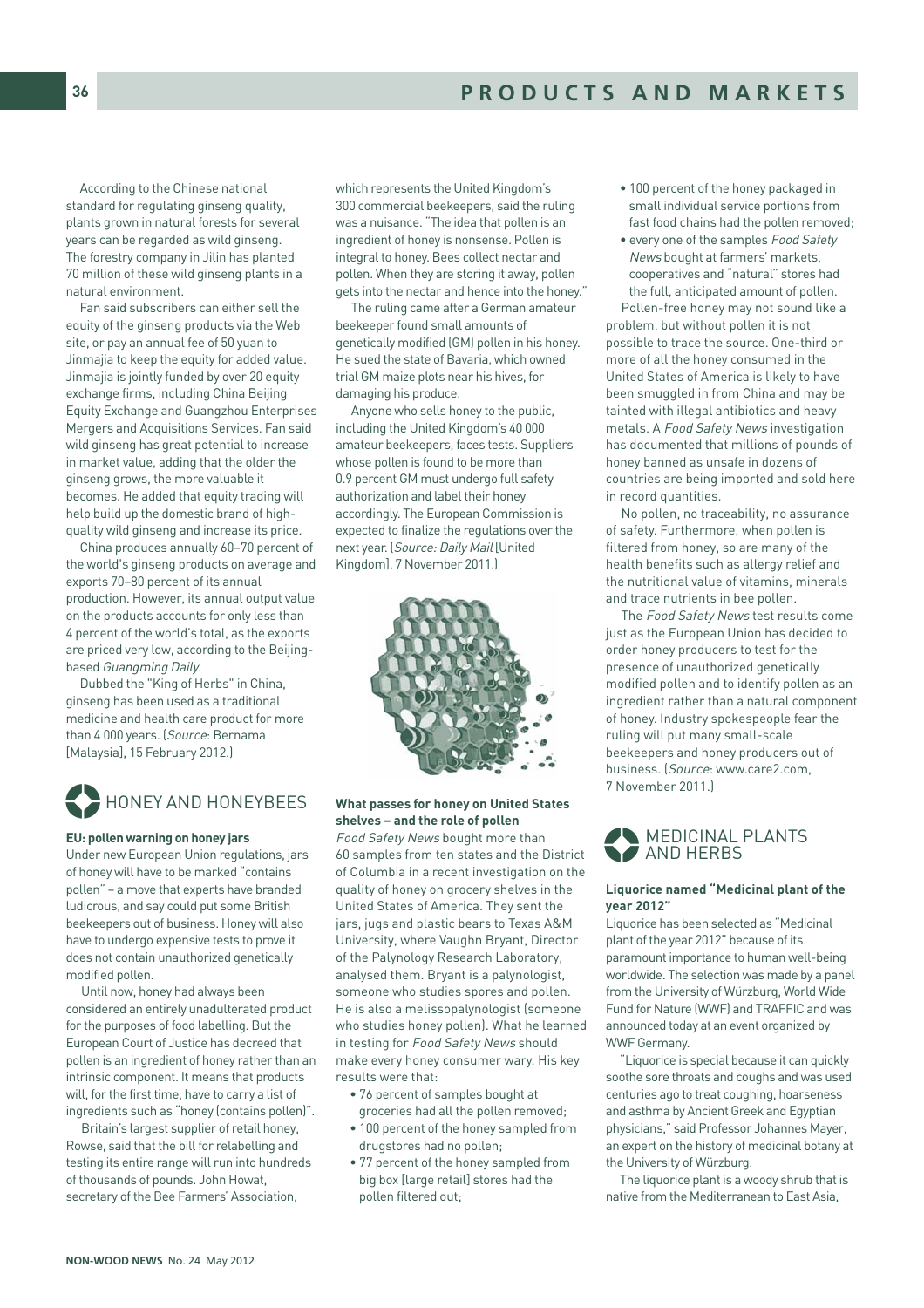*We received this interesting feedback from one of our readers, following the reproduction of the* TRAFFIC *article in NWFP-Digest 17/11.*

I am happy to note that *Jaythimadh* (in one of the main languages of India) or liquorice, has been named the Medicinal Plant of the Year 2012. The article mentions "Ancient Greek and Egyptian physicians" BUT Indian physicians knew about the medicinal properties of *Jaythimadh* even earlier. Western scholars often do not have access to Indian literature because many of the old texts have never been translated into English or other European languages. Hence, Indian scholars often go without being recognized. (Ardeshir Damania, India. E-mail: abdamania@ucdavis.edu/)



#### Liquorice

the Americas and Australia, and grows up to 1 m tall. It is a member of the Fabaceae (pea family), widely cultivated for its medicinal properties and also for use in beverages.

Only the root is utilized, from which a wide variety of compounds – 400 to date – have been isolated. Among the most important is glycyrrhizin, a chemical that possesses almost 50 times the sweetening power of cane sugar.

Today, liquorice is used as an important ingredient called gan cao in traditional Chinese medicine, while in Germany, Europe's major consumer and trader in medicinal plants, around 500 tonnes of liquorice are imported each year, 100 of them consumed domestically in medicinal teas.

The root is also used in confectionery and in many herbal liqueurs. In Japan, liquorice is used mainly in medicine but also as an ingredient in cosmetics. (Source: TRAFFIC, 21 November 2011.)

# **Japanese delegation visits India to learn about responsible and sustainable trade of medicinal plants**

Representatives from leading herbal companies in Japan have just returned from a visit to India, where they witnessed at first hand the responsible and sustainable collection practices utilized in the medicinal and aromatic plant trade. The visit, organized by TRAFFIC with support from I-AIM (Institute of Ayurveda and Integrative Medicine) took place as part of a project supported by the Keidanren Nature Conservation Fund, with the aim of gaining a better understanding of the benefits of sustainable sourcing of wild medicinal plants and to help promote use of the FairWild Standard within Japanese industries.

Japan was the world's fourth largest importer of medicinal and aromatic plants in 2007, and India the second largest supplier to the country. Many of the plants are wild sourced; however, this is not widely appreciated in Japan.

The Japanese delegates were shown a variety of insights into the trade, including the techniques used to ensure the plants are not damaged during harvesting, the quantities a harvester can gather between early morning and noon, and how local NGOs organize individual harvesters into cooperatives. Briefings took place through face-to-face meetings with local communities and industry, the Forestry Department and other stakeholders.

The FairWild Standard has previously been implemented in field projects in Uttarakhand and Karnataka, and used to inform the National Committee on NTFPs and the medicinal, aromatic and dye plants (MADP) guidelines for India's National Working Plan Code. "Following the success of this visit, we hope that participating companies look favourably upon adopting and implementing the FairWild Standard, to ensure its use becomes widespread within Japanese industry," said TRAFFIC's Kahoru Kanari. "We also hope the companies can help promote our way of thinking within the private business sector. In the long run, involvement of Japanese industry should have a positive impact on conservation of wild plant resources."

An intensive round-table meeting of leading herbal companies in Japan will be held next month in Tokyo. (Source: TRAFFIC News Update, 10 February 2012.)

# 

**FOR MORE INFORMATION, PLEASE CONTACT: MKS Pasha, Coordinator, Research and Training, TRAFFIC India, 172 B Lodhi Estate, New Delhi 110003, India. E-mail: kpasha@wwfindia.net or Kahoru Kanari, Senior Programme Officer, TRAFFIC East Asia – Japan, 6th Fl. Nihonseimei Akabanebashi Bldg, 3-1-14, Shiba, Minato-ku, 105-0014 Tokyo, Japan. Fax: (81) 3 3769 1304; e-mail: kanari@trafficj.org/** 

# MULBERRIES %

# **Silk versus synthetic fibres**

Scientists at the Universities of Oxford and Sheffield in the United Kingdom have demonstrated that natural silks are a thousand times more efficient than common plastics when it comes to forming fibres. A report of the research is published this week in the journal Advanced Materials. The finding comes from comparing silk from the Chinese silkworm with molten high-density polyethylene (HDPE) – a material from which the strongest synthetic fibres are made. The researchers used polarized light shining through a disk rotating over a plate to study how the fibres are formed as the two materials are spun.

Silk is a natural protein fibre, some forms of which can be woven into textiles. The bestknown type of silk is obtained from the cocoons of the larvae of the mulberry silkworm, Bombyx mori, reared in captivity. The shimmering appearance of silk is a result of the triangular prism-like structure of the silk fibre, which allows silk cloth to refract incoming light at different angles, thus producing different colours.

Silk is one of the strongest natural fibres but loses up to 20 percent of its strength when wet. It has a good moisture regain of 11 percent. Its elasticity is moderate to poor: if elongated even a small amount, it remains stretched. It can be weakened if exposed to too much sunlight. It may also be attacked by insects, especially if left dirty.

HDPE forms filaments at over 125° C and in addition requires substantial energy input in the form of shear force applied to the material in its molten form. Silk, in contrast, in the same setup forms filaments at ambient temperature and in addition requires only a tenth of the shear force. If the energetic costs of melting HDPE are included for comparison, silks become a thousand times more efficient.

The discovery of a low-energy method for fibre formation has led the researchers to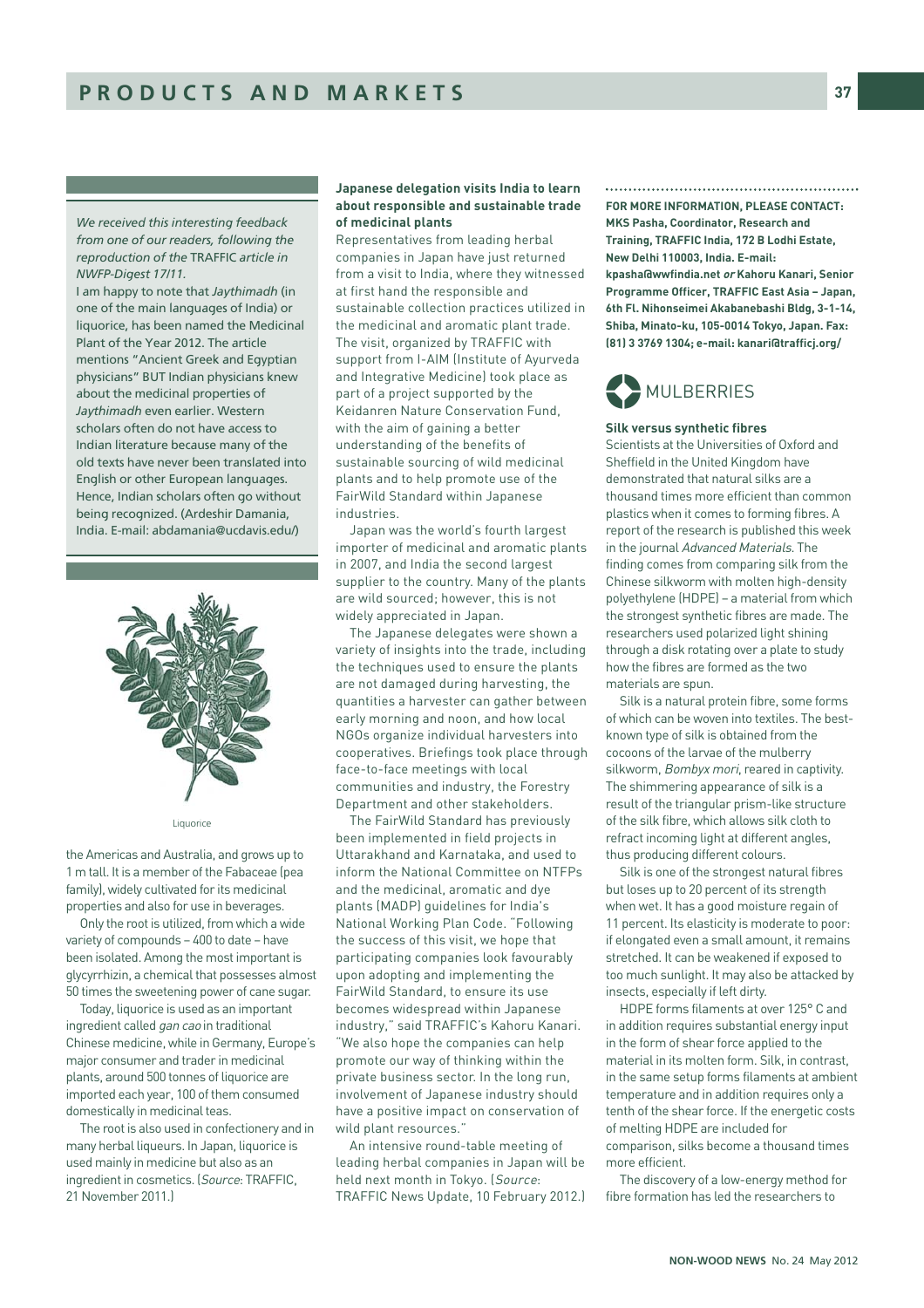view silks as a new class of polymers they call aquamelts.

"Silk produced by spiders and silk moths demonstrates combinations of strength and toughness that still outperform their synthetic counterparts," said Dr Chris Holland of the Oxford Silk Group, part of Oxford University's Department of Zoology. "Not only are silks superior to man-made fibres, they are produced at room temperature with just water as a by-product."

"Combining the best of polymer science with biology we were able to determine how much energy is required to form these two fibres," he said. "And it seems that we have discovered some fundamental differences between natural and synthetic materials. With hundreds of millions of years of R&D in fibre production it is not surprising that silkworms and spiders have found ways to conserve energy while still making superior fibres." (Source: University of Oxford [United Kingdom], 23 November 2011.)

## **Uganda to export silk to the Islamic Republic of Iran**

Uganda is set to start exporting the silkworm to the Islamic Republic of Iran. Mohammad Ali Mousavi, the chairman of Iran-Uganda Establishments, said the production of silk from the 1 000-ha farm in Kisozi, Gomba district should start next month.

Mousavi said that over 500 000 mulberry trees had been planted over a period of ten years. The silkworms feed on the leaves of the mulberry tree to produce silk. "Now is the time to reap. The investment is worth US\$9 million [about 27 billion Ugandan shillings]," he said. "Once we start, we shall be producing at least 1 500 tonnes for export to Iran." About 5 000 jobs will be created once production kicks off. "We have 14 000 hectares, but we are currently utilizing only 1 000. We hope to increase production this year," Mousavi added.

The multibillion investment is an initiative of the Iran Agro Industrial Group. If production hits full capacity, Uganda will be among the top producers of silk in the world. China is the number one silk producer, followed by India, Thailand, the Republic of Korea and the Islamic Republic of Iran.

Mousavi said Uganda will be exporting silk worth US\$200 000 (about 560 million shillings) every year once production commences, adding that the country's climate was conducive for silk production. "Whereas we can produce silk only once a year in Iran, in Uganda we can produce it

seven times." He started investing in silk production in Uganda in 1992. "We have the capacity of producing 30 bags of egg worms from just one hectare of land," he explained.

"Textile manufacturing will be possible with this silk produced from the moth of caterpillars," Mousavi said. "Once the investment grows and we get government support, we can start producing upholstery, wall coverings and carpets." (Source: New Vision [Uganda], 26 January 2012.)

# **Silk no longer reels out happiness for farmers in India**

Fifty-year-old Rangamma, a landless silk farmer from Jalamangalakur village near Ramanagara (India), looks defeated as she comes to terms with the price her silk cocoons have fetched at auction at the Ramanagara Cocoon Market, the largest in Asia.

The cocoons having sold for only Rs171/kg, Rangamma, who grows mulberry on leased land, gets to take home a paltry Rs4 626 for the little over 27 kg she brought to the auction. "I will grow three more crops this year. But if the price keeps slumping, how can I feed my family of four when I need to pay Rs15 000 annually to cultivate mulberry on my leased land," she wails.

There are many more distraught mulberry growers such as Rangamma at the bustling cocoon market, which auctions about 50 000 kg of cocoons daily and sees 3 000 licensed cocoon dealers and thousands of farmers arrive not only from Ramanagara, Kanakapura and Channapatna in the state, but also from Tamil Nadu and Andhra Pradesh.

The slash in import duty on raw silk from 33 to 5 percent last March has wiped the smiles off the faces of nearly 10 lakh silk farmers of the state, who are having to battle rising expenditure and dipping incomes.

Their misery is compounded by the low minimum support price of Rs160/kg of cocoon extended by the government, which is nowhere near their cost of production of around Rs350/kg. Things were even worse some months ago when the cocoon price crashed to Rs70/kg.

With the selling price slumping below the basic cost of production, the farmers are being pushed into a debt trap, which they have no way of escaping. Small farmers are in deeper trouble, having to cope with crop loss, poor quality yield, crashing markets and an emerging labour shortage. Many are now migrating to the cities for jobs – a trend that clearly does not augur well for the state's silk rearing industry.

A majority of farmers coming to the cocoon market have no alternative occupation or lucrative crop to fall back on. All they can look forward to is more uncertainty in the future. (Source: Deccan Chronicle [India], 21 January 2012.)



NUTS %

#### **The Brazil nut and wildlife**

The Brazil nut tree demonstrates the important links between plants and animals in an intact rain forest. For example, there are two species of poisonous frog (Dendrobates castaneoticus and D. quinquevittatus) that almost exclusively use the rain-filled hollow of Brazil nut fruits for their tadpoles.

The Brazil nut flower has a closed hood and is pollinated efficiently only by large-bodied bees capable of pushing open the hood and entering the flower. These bees of the genera Bombus, Centris, Epicharis, Eulaema and Xylocopa live in the closed forest. A recent decline in Brazil nut production has been linked to pollination deficiency, possibly owing to the smoke from forest fires reducing bee abundance or to the reluctance of some bees to visit fragmented landscapes.

The creamy, pale yellow flowers are also a favoured food of paca, peccary, armadillo and deer. Hunters often build platforms near Brazil nut trees, where they wait for game to come and devour the thousands of meaty flowers scattered on the forest floor.

The agouti is a true friend of the Brazil nut as it is one of the only animals able to gnaw through the thick, hard husk of the nut fruit to reach the nuts inside. It is primarily the agouti, but occasionally squirrels, that disperses Brazil nuts throughout the forest. The agouti scatter-hoards the seeds up to 1 km away from the mother tree, burying and reburying them at depths of 1–2 cm to dig up and eat during the leaner times between fruit seasons. Like squirrels, the agouti may forget some of their buried seeds, allowing the seeds to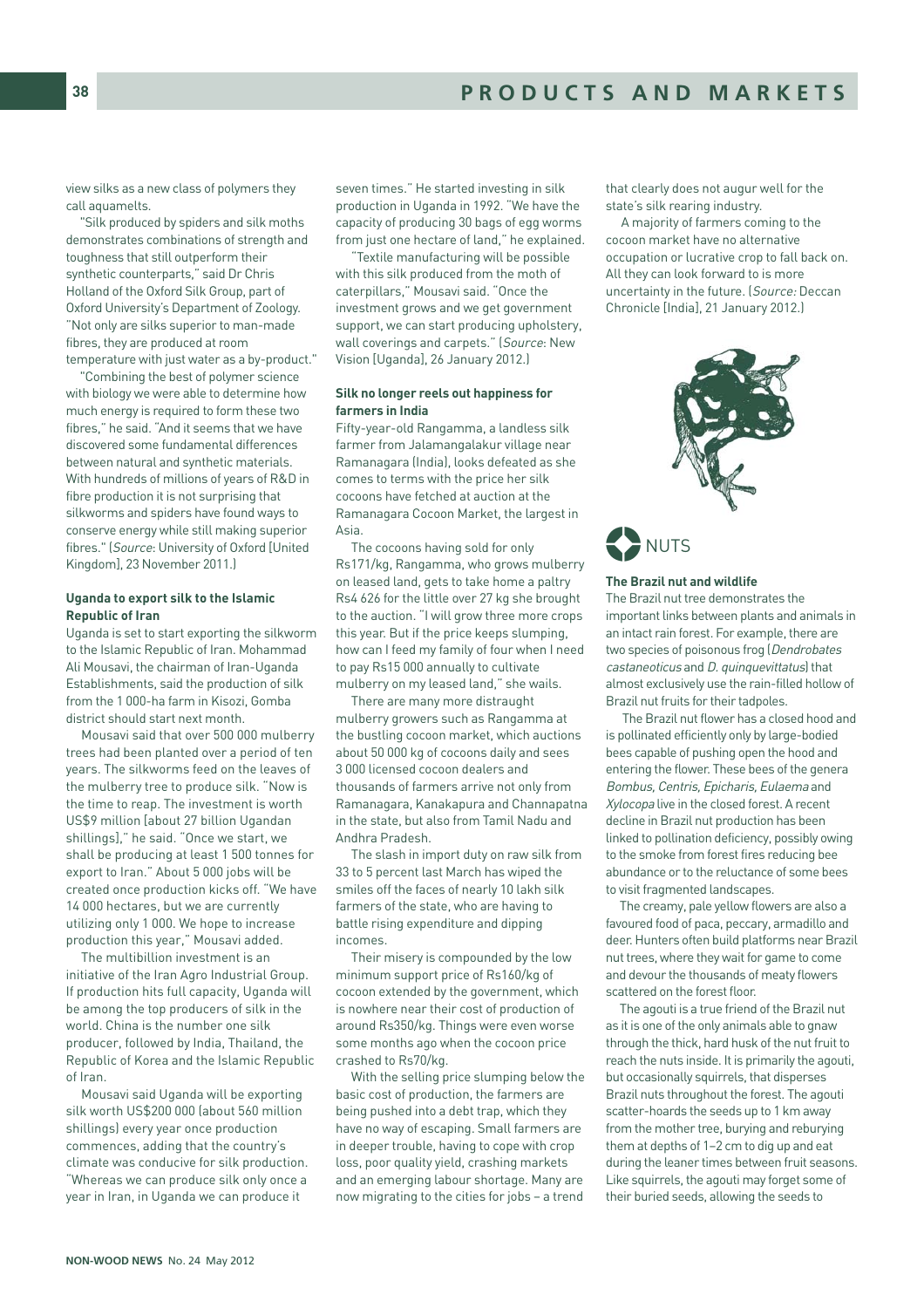germinate. Given their key role in dispersing seeds, it is important not to overhunt the agouti, so that there is no shortage of Brazil nut trees in the future. Scientists think that both the work of the agouti and that of people following indigenous management practices have been responsible for creating high concentrations of Brazil nut trees in certain areas. (Source: FAO, 2011. Fruit trees and useful plants in Amazonian life.)

# **Project on Maya nut: an ancient food for a healthy future**

Maya nuts (Brosimum alicastrum) belong to the fig family (Moraceae). They were the staple food for pre-Hispanic cultures throughout the neotropics, who probably ate them boiled, and protected them as a source of food that attracted their favourite game species (deer, wild pigs and large forest rodents). Maya nuts are exceptionally nutritious, providing high-quality protein, calcium, iron, folate, fibre and antioxidants. They are also one of the best native forage species and show great promise in providing ecological alternatives to pasture for cattle ranches in the neotropics. In recent history, Maya nuts have been critical to rural food security; thousands of villages throughout Central America and Mexico have survived drought and famine by eating the "lifesaving" nuts when no other food was available.

The Maya Nut Institute is working to rescue lost traditional knowledge about the Maya nut tree for food, fodder and ecosystem services. Since our inception in 2001, we have trained more than 17 000 women from 1 150 communities in Honduras, Nicaragua, Guatemala, El Salvador, Mexico, Cuba, Peru, Jamaica and Haiti. This programme has resulted in the planting of more than 1 300 000 new seedlings.

Our programme focuses on women as the caretakers of the family and the environment, and addresses key factors for sustainable livelihoods – sociocultural, environmental and economic – by creating leadership, educational and economic opportunities for women and girls. Our newest programme, "Healthy Kids, Healthy Forests" (Bosques Sanos, Niños Sanos) aims to provide Maya nut-based school lunches to rural children. Starting in Guatemala in 2008, we are now feeding children in Nicaragua, El Salvador, Mexico, Haiti and Guatemala with Maya nut school lunches. These communities are planting Maya nut trees as "food forests" to sustain the programme in the future.

In addition to these accomplishments, we plan to carry out the following: (i) create a

women's alternative marketing organization to certify Maya nuts produced and sold by Maya Nut Institute-trained producer groups; (ii) create a certification scheme to certify sustainable, women-produced, fairtrade, organic Maya nuts; (iii) establish an international Maya nut standard; (iv) promote certified Maya nuts to the public through a Web site that brings together all the producer groups in the region; (v) expand the programme to the Plurinational State of Bolivia and Colombia in 2012; (vi) obtain research funding to explore the Brosimum genome; (vii) expand the "Healthy Kids, Healthy Forests" school lunch programme from 46 schools in 2008 to 100 schools in 2012; and (viii) obtain recognition of the Maya nut in school lunch programmes from the World Food Programme. (Source: Eco-Index® Monthly Update, March 2012.) 

**FOR MORE INFORMATION, PLEASE CONTACT: Erika Vohman, Founder and Executive Director, Maya Nut Institute, PO Box 2371, Crested Butte, Colorado 81224, United States of America. E-mail: mayanut@gmail.com; http://mayanutinstitute.org/** 

# **Le noisetier d'Afrique (Coula edulis Baill.). Un produit forestier non ligneux méconnu**

Les produits forestiers non ligneux (PFNL) représentent un enjeu alimentaire, culturel et économique considérable pour les populations d'Afrique centrale. Les communautés rurales dépendent en effet largement de ces produits, sources d'aliments, de fourrage, de médicaments, de gomme, de résine et de matériaux de construction. Les PFNL commercialisés contribuent à satisfaire des besoins quotidiens et assurent des emplois et des revenus, notamment pour les populations rurales. Ces dernières sont en outre détentrices d'excellentes connaissances, issues du savoir traditionnel, quant à la valeur et aux propriétés de nombreuses espèces végétales encore sous-utilisées. Il s'agit là de plantes sauvages ou cultivées dont le potentiel a été peu exploité commercialement, mais qui constituent un support pour la subsistance économique et alimentaire des populations locales. Ces ressources sous-utilisées comprennent notamment des légumes africains traditionnels.

De nombreuses espèces donnant lieu à des PFNL restent cependant en outre peu étudiées sur le plan scientifique, par exemple Coula edulis. Les connaissances encore fragmentaires à ce sujet montrent pourtant

que les fruits de cette espèce à usages multiples sont régulièrement consommés et commercialisés par différents groupes ethniques. La culture de Coula edulis reste toutefois limitée, notamment à cause du faible taux de germination de ses graines. Son bois, renommé pour sa résistance aux termites, est utilisé localement comme matériau de construction. Les recherches sur les propriétés mécaniques de ce bois ont confirmé ses potentialités technologiques, qui pourraient conduire à revendiquer pour cette espèce une place de choix parmi les essences commerciales. Mieux connu, le potentiel de Coula edulis pourrait permettre d'envisager une gestion durable de cette ressource, conciliant exploitation du bois et production alimentaire.

L'abondance actuelle de l'espèce dérive sans doute de l'intérêt que les hommes lui portent depuis 5 000 ans. La reconnaissance et l'intérêt des valeurs culturelle, économique et alimentaire de Coula edulis sont en effet bien établis. Coula edulis fait l'objet d'utilisations diverses de la part des communautés locales, principalement à des fins alimentaires et médicinales. Par ailleurs, son bois est utilisé pour confectionner les armatures de cases et ses qualités technologiques sont susceptibles d'être exploitées commercialement. Une attention particulière doit donc lui être prêtée, car il constituera alors un cas typique de ressource concurrentielle (convoitée à la fois par les compagnies forestières et les populations locales), à l'instar du moabi. Une description fiable de son écologie, de ses mécanismes de régénération et de sa dynamique des populations devrait permettre de disposer d'éléments de base pour envisager son exploitation durable. L'étude des niveaux de prélèvements par les populations locales, la description de sa filière de commercialisation et l'analyse de son potentiel de domestication devraient compléter cette approche, en vue d'aboutir à un modèle de gestion qui pourrait s'avérer applicable à d'autres PFNL moins connus. (Source: Biotechnol. Agron. Soc. Environ. 2011, 15(3): 485-495.)

**POUR EN SAVOIR PLUS, CONTACTER L'AUTEUR**

**PRINCIPAL: Christian Moupela, Université de Liège-Gembloux Agro-Bio Tech., Laboratoire de foresterie des régions tropicales et subtropicales, Unité de gestion des ressources forestières et des milieux naturels, Passage des déportés, 2. B-5030 Gembloux, Belgique. Courriel: cmoupela@student.ulg.ac.be; cmoupela@yahoo.fr/**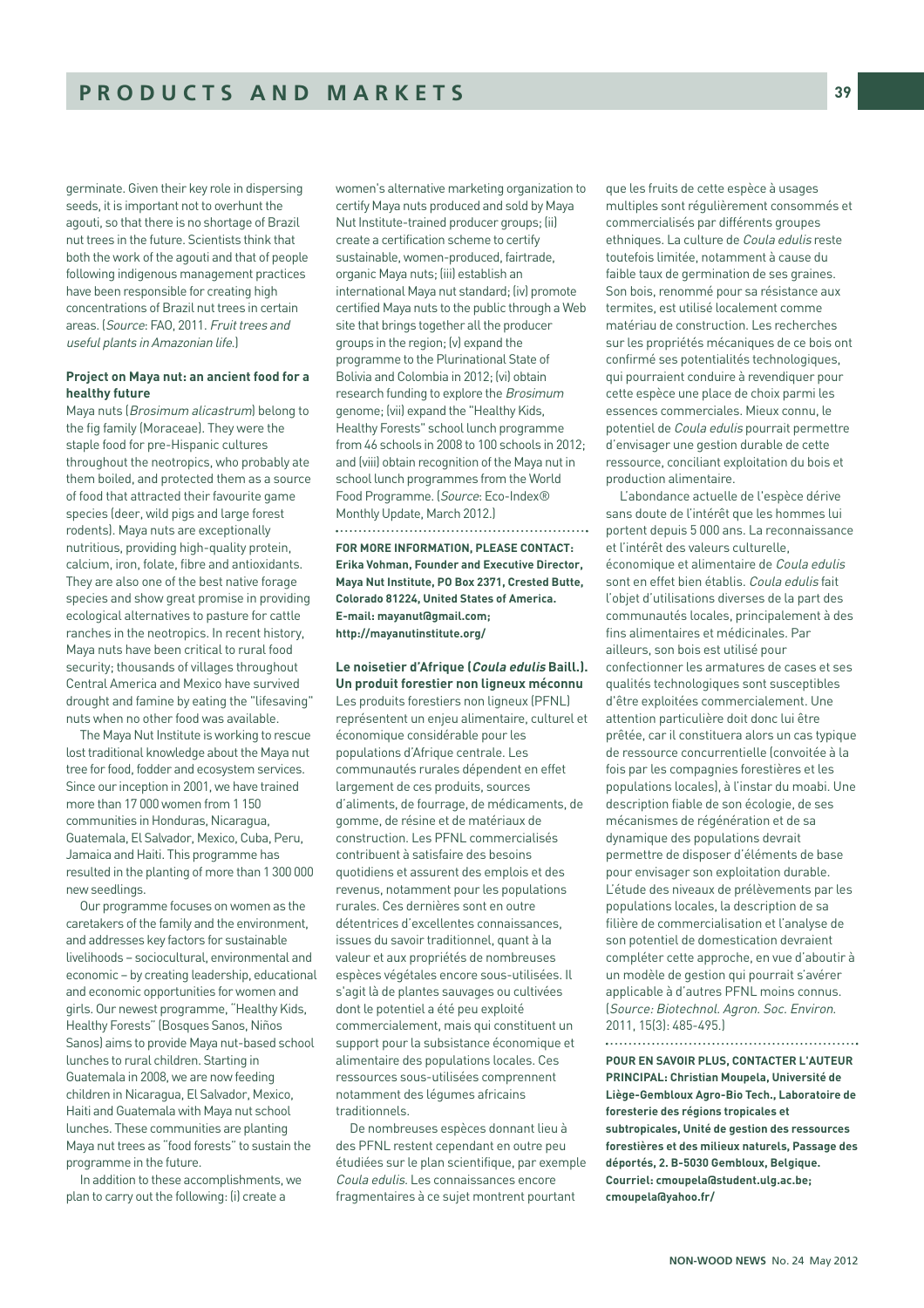

# **Rattan: facts and figures**

What is rattan and where is it found? Rattan is a naturally renewable palm that grows in the tropical regions of Africa, Asia and Australasia and is used, among other things, for furniture, handicrafts and building material. Rattan continues to be an invaluable part of rural people's livelihoods in South and Southeast Asia.

Rattan belongs to the palm family (Arecales or Palmea) and is found from sea level up to 3 000 m. Around 600 species and 13 genera of rattan are known. Although most rattan species are native to the tropical regions of Africa, Asia and Australia, there is wide variety in their distribution. Commercially used rattan usually grows in hilly tropical areas, with a mean annual temperature of 25° C and an annual rainfall of 2 000 mm. As a result, the main area for rattan production is in the tropical regions of South and Southeast Asia.

There are different types of rattan palms, such as high or low climbers, singlestemmed or clustered rattan species. Some have very short and underground stems. Several rattan species are known to reach lengths of 100 m.

The majority of the world's rattans are found in Indonesia's forests, with most of the rest of the world's supply provided by the Philippines, Sri Lanka, Malaysia, the Lao People's Democratic Republic, Cambodia, Viet Nam and Bangladesh. Almost all rattan is collected from tropical rain forests. Because of deforestation, rattan populations have decreased over the last few decades and there is now a shortage of supply. Rattan collection and processing. Rattan is an attractive resource because it is easier to harvest than timber, easier to transport and also grows more quickly than trees. Rattan canes are cut in the forest and are partially processed before being sold. Canes of small diameter are dried in the sun and often smoked using sulphur. Large canes are boiled in oil to make them dry and protect them from insects.

Rattan products. Because it is light, durable and relatively flexible, rattan is used for a range of purposes: food (the inner core as well as the shoot of some of the rattan species is edible); furniture (the main endproduct of rattan); shelter (rattan is an approved material for house building in rural areas); and handicrafts (besides furniture, handicrafts provide the main income of the rattan industry). The skin of rattan strands is

peeled off and used for weaving, while the "core" of the rattan can be used for various purposes in furniture-making (wicker). Some rattan fruits exude a red resin called dragon's blood. This resin was once considered to have medicinal properties and was also used as a dye for violins. Other rattan benefits. Rattan harvesting and processing provide alternatives to logging timber in areas where forests are scarce. In fact, rattan grows best under some sort of tree cover, including secondary forest, fruit orchards, tree plantations or rubber estates. As a result, rattan planting indirectly protects tree cover, along with forests. Some rattan species are appropriate for small-scale cultivation under fruit trees or in rubber gardens. This allows smallholders to earn extra money on small areas of land. (Source: WWF Web site, wwf.panda.org/).



Rattan is the common name for a diverse group of climbing palms found throughout Old World tropical forests. They have been used for binding, basketry, home construction, food and numerous other non-market purposes for centuries while the canes of some species are gathered for the multibillion dollar furniture, handicraft and mat-making industries. Simply put, rattan is vital to the culture and economic well-being of millions of collectors, artisans and labourers throughout tropical Asia and Africa. (*Source*: S.F. Siebert. 2012. *The nature and culture of rattan: reflections on vanishing life in the forests of Southeast Asia*. University of Hawai'i Press, Honolulu, Hawaii.) (*Please see pages 10–11 and 74 for more information*.)

# **The important role of rattan plantations in salvaging the rattan furniture industry in the Philippines**

Rattan production in the Philippines is experiencing a drastic decline. Forest statistics show that 32 336 000 lineal metres of cane in 2008 were reduced to 3 102 000 m in 2009. This resulted in a loss in export revenue of more than US\$12 000 for that period alone. With the continuing destruction of forest habitat, it is expected that this scenario will further worsen. In 1988, the Philippine Government established approximately 12 000 ha of rattan plantations to salvage this multimillion dollar industry, which means that these materials are now ready for harvest. Plantations could definitely provide an inexhaustible supply of raw canes for the industry but their use is a big risk for manufacturers. Limited information pertaining to the growth habits of the plant and on the kind and quality of cane produced in plantations is the cause of such uncertainties.

Financial assistance from the International Foundation for Science (IFS), Sweden, the Philippine Government and the University of the Philippines Los Baños has led to a series of scientific inquiries on plantation-grown Calamus merrillii Becc. (palasan), one of the commercially important Philippine species. Data revealed that the growth rate of the cane was highly affected by the soil pH, organic matter, nitrogen, potassium and phosphorous content of the site. Furthermore, site elevation, amount of sunlight exposure and topography also had a direct impact on cane production. Growth rate ranged from 0.36 to 3.79 m/yr.

In terms of basic cane properties, studies showed that fibre length was from 1.3649 to 1.9124 mm, fibre wall thickness from 0.005/<sub>10.0</sub>0109 mm and fibre distribution from 21.14 to 38.42 percent. Specific gravity varied from 0.38 to 0.51, modulus of rupture was from 14.35 to 32.45 MPa, while modulus of elasticity went from 3.23 to 6.37 GPa. All these properties were minimally affected by the growth rate of the plant. Unlike wood whose properties are normally altered in plantation conditions because of the production of juvenile wood, plantationgrown palasan stems were unaffected by growth-enhancing activities.

Furthermore, comparing the properties of plantation-grown canes with wild canes taken from natural forest revealed that the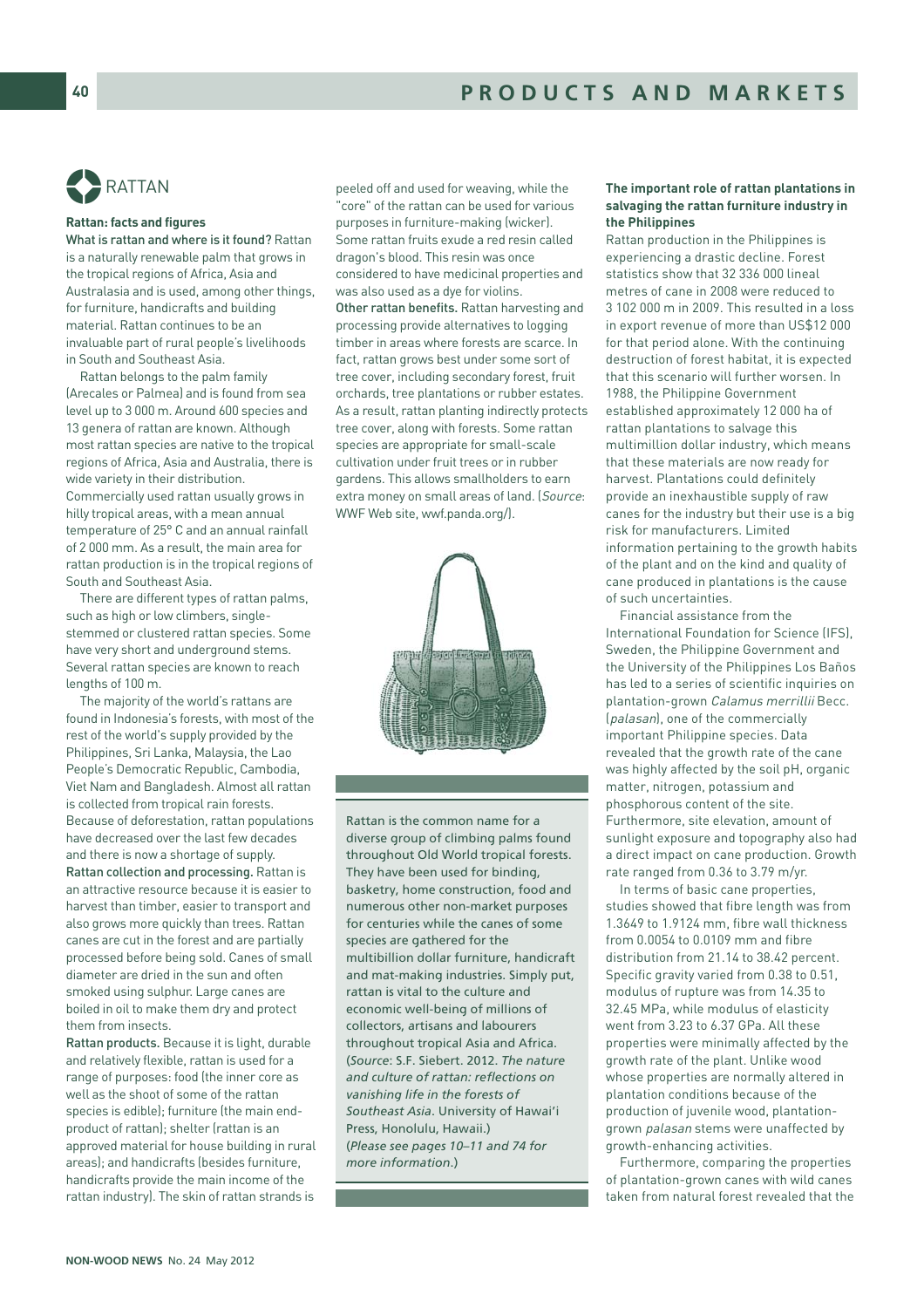two were practically the same in all aspects, e.g. mechanical, physical, structural and chemical properties. They were also similar in terms of their softening temperatures. Thus, it can be said that plantation-grown palasan stems behave similarly to wild canes during processing. This proves that plantation canes could be extensively used in the rattan industry without sacrificing the quality of the finished products. This is good news for rattan manufacturers not only in the Philippines but in all rattanproducing nations. (**Contributed by:** Dr Willie P. Abasolo, Chair, Forest Products and Paper Science Department, University of the Philippines Los Baños, Laguna, Philippines 4031. Fax. 63-49-536-3206; e-mail: willieabasolo@yahoo.com/)



# **As the shea industry continues to grow, stakeholders set their sights on Cotonou for annual conference**

With rising global interest in shea, the African shea industry is growing at an unprecedented rate. Prices for shea have increased by a staggering 50 percent since 2006 as the shea-producing industry has forged connections and built on its strength. Now, industry stakeholders will focus on positive impacts to communities and strengthening sustainability at the sixth annual shea conference, which is being hosted by the Global Shea Alliance. "The industry is expanding so rapidly – this is a critical time for shea," said Gilles Adamon of Natura, a Benin shea butter producer.

Shea nuts grow on wild trees that are critical to maintaining environmental sustainability in the West African Sahel region. Harvested mainly by some four million women in the region, shea is a significant and growing source of income for families and communities. A 2010 USAID study showed that for every US\$1 000 of shea nuts sold at the farmgate level, US\$1 580 in additional household income is generated in the local



economy. A major aim of the 2012 shea conference (www.globalshea.com) is to highlight and strengthen the shea industry's focus on the triple bottom line of people, planet and profit.

With 12 000 tonnes in processing capacity and 35 000 tonnes of shea nuts harvested for export each year, Benin is an ideal place for industry stakeholders to identify new investment opportunities that will benefit business and local communities.

"We see our annual participation in the shea conference as critical," said Monica Hjorth of AAK, the world's leading trader of shea nuts. "It allows us to discuss the most important issues in an industry that has such a huge impact on the world."

The conference includes a business-tobusiness forum that will match companies to service providers, financiers, suppliers and others, according to their needs. A set of field trips will take conference participants to important industry sites across Benin.

After launching the Global Shea Alliance at Shea 2011 in April, industry stakeholders are developing the vision for the industry. The Alliance connects hundreds of companies across the sector, providing a platform for advocacy, promoting shea worldwide, and helping to set quality standards across the industry. "The Alliance has brought together the entire industry to build strength and forge collaborations for the positive development of the shea industry worldwide," said Eugenia Akuete, President of the Global Shea Alliance.

Shea, which is used widely in food products, is also growing in popularity for its benefits as a natural cosmetic as well as emerging research suggesting health benefits of its natural oils. (Source: West Africa Trade Hub, 21 February 2012.) (Please see page 70 for more information.)



# **Shellac's as tough as nails**

Edmonton, Canada. A manicure that lasts up to two weeks without chipping or smudging may sound too good to be true, but thanks to a hybrid gel polish, it doesn't have to be.

One of the biggest nail innovations of 2010, shellac (a resin secreted by the female lac insect, Laccifera lacca) has steadily gained recognition for its sleek finish and longlasting results. Developed by Californiabased company Creative Nail Design, shellac is steadily gaining popularity in Canada as well. The product brushes on like regular nail polish, but is the first-ever "powder polish" to set like a gel nail under ultraviolet light. This curing process makes shellac more flexible and durable than the average manicure, and avoids the lengthy drying times of regular polish.

The treatment is more nail friendly than its gel counterpart in that no sculpting or heavy filing is required, and nails may feel stronger and look healthier as a result. (Source: Edmonton Journal, 8 February 2012.)



#### **Stevia in Europe**

In case you missed it, the European Union (EU) approved stevia (Stevia rebaudiana) last autumn as a food additive for foods and beverages. The approval, specifically intended for stevia's sweetening compounds (steviol glycosides), comes at a time when consumers increasingly demand products with little or no added sugars. According to market research group Datamonitor, global launches of products with "no sugar added" positioning increased from 490 to 2 308 during 2009–2010.

But an EU approval is just the beginning for stevia foods in Europe. While proponents of the zero-calorie, natural sweetener are understandably smitten over its growing recognition, the European legislation (as it currently reads) presents some initial challenges. Stevia-sweetened products must have the ingredient listed under its designated E number – E 960 – which may be accompanied by the ingredient name steviol glycosides. This isn't doing much for the average consumer who isn't yet familiar with the stevia plant, much less the name of its scientifically active compound.

A listing of stevia leaf or stevia extract elsewhere on product packaging would make for a "friendlier" label, but allowing alternative wording will be up to individual member states. Marketers may also wish to fall back on images of the stevia plant, if authorized.

An acceptable daily intake (ADI) for steviol glycosides set at 4 mg/kg of body weight presents another challenge. The European Food Safety Authority (EFSA) (Parma, Italy), the health body that established ADI, considers it a "conservative" level that might still be exceeded by some users.

Flavoured soft drinks are predicted to be the biggest contributors of stevia to the EU diet. Exposure limits in these products specifically may be subject to change. EFSA says that it will reassess this ADI in the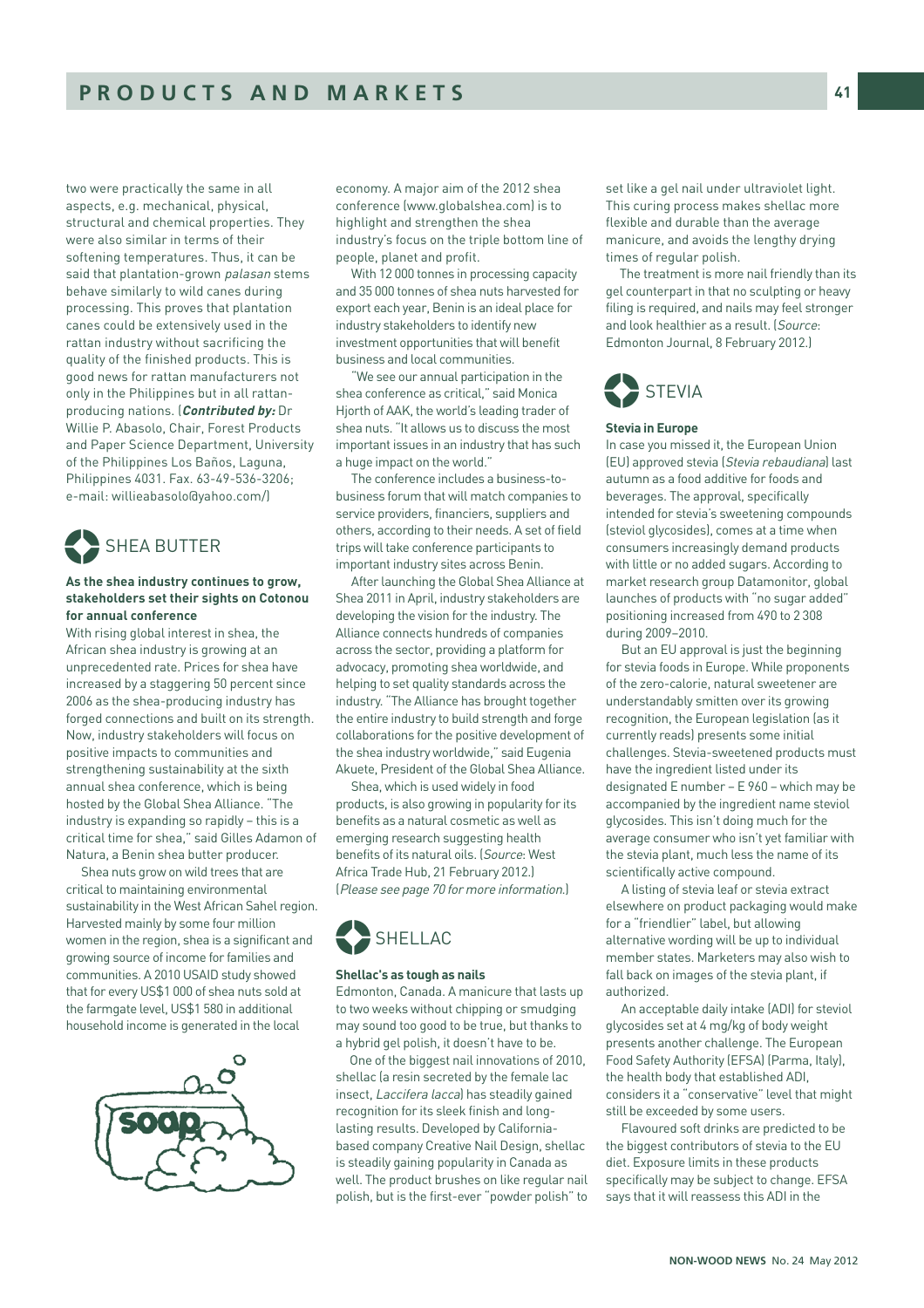future, following information it will request from producers and users of steviol glycosides.

But even with intangibles like these yet to be clarified, the notion of mass stevia consumption in Europe is not going anywhere. Whereas EFSA directives allow member states a "take it or leave it" approach to legislation, the stevia approval comes in the form of a regulation, something the International Stevia Council (Brussels) affirms cannot be denied in any member state. "Steviol glycosides have been authorized through a Commission Regulation and therefore EU member states have to implement the legal text in full," said the International Stevia Council's executive director Maria Teresa Scardigli. "They do not have the freedom to deny the use of stevia at a national level."

Stevia's approval in Europe casts a little more uncertainty on the artificial sweetener industry worldwide. To make Europe's case more interesting, EFSA recently announced its intent to speed up a risk assessment of the artificial sweetener aspartame, from its original 2020 deadline to a much earlier deadline of 2012. Rising concern from regulatory bodies and consumers over artificial sweeteners has already led suppliers to take stock in stevia and other alternatives. Shortly following the EU's stevia approval, Chicago-based Merisant, which supplies the artificial sweetener Equal, expanded its Misura stevia line with a launch of the first tabletop stevia sweetener in Italy. Other companies have made similar advancements. (Source: Nutritional Outlook, 8 February 2012.)



#### **Uses and products**

Oil extracted from the fruit of the tamanu (Calophyllum inophyllum) has been used as a traditional medicine and cosmetic in Pacific island cultures for centuries. The oil is tinted green, is thick and woodsy or nutty smelling, and is easily absorbed into the skin. It does not solidify in cool weather as does coconut oil. Modern cosmetic products based on tamanu oil are sometimes mixed with olive oil or shea butter.

Traditional and modern uses are all topical – the oil is not edible. In addition to being used as a massage oil and skin moisturizer, tamanu oil has traditionally been used to treat various skin injuries such as scrapes, burns, insect bites, sunburn,



Calophyllum inophyllum

and diseases and sores such as dry skin, psoriasis, eczema, ringworm and even nappy rash. The oil has traditionally been used to treat rheumatism and inflammation and is believed to help heal scars.

While some claims are clearly exaggerated, medical research has shown that tamanu oil has antibacterial properties and may help promote healing of scars. Other tamanu plant extracts and chemicals derived from them have been shown to decrease the growth of tumours and inhibit leukaemia cells in laboratory settings. The results of some studies have even shown that inophyllums, chemicals extracted from tamanu oil, inhibit HIV reverse transcriptase in a novel way, which indicates that some day they may be used as part of a combination therapy for AIDS. The main fatty acids that comprise the oil are palmitic, stearic, oleic and linoleic acids. There has been at least one case documented of an allergic reaction to the oil, so individuals should apply a small amount first as a test before using. A qualified medical professional should be consulted for serious or long-term injuries or diseases.

Tamanu oil was traditionally used as lamp oil in Polynesia and has been proposed as a source of biodiesel. However, the high value of the oil in the cosmetics market today makes it unlikely that it would be burned for energy. In addition to the fatty acids, the oil also contains up to 30 percent resins, and there was early interest in the use of the oil as a varnish. Traditionally, the oil was used to help waterproof kapa (bark cloth) in Hawai'i.

Tamanu nuts are usually harvested from the ground beneath wild stands. The nuts are harvested when the husks are partially or wholly rotten but the kernels are still fresh. While processing is done by hand in

most locations, simple machines used to extract the kernels from macadamia nut (Macadamia spp.) or kukui (candlenut) could also be adapted to work for tamanu. The kernels need to be dried to produce the oil. Sun drying takes one to two months, but nuts may also be dried in homemade solar driers similar to those used to dry fruit or coffee, or in an oven at 37° C. In former times, nuts were baked on hot rocks from a fire. Some kernels will develop mould during the drying process, and these need to be removed daily or they will ruin the whole batch. Wood-fired copra driers are sometimes used to dry *tamanu* kernels on islands where there is a copra industry, but this lends a smoky odour to the oil. Kernels may be cut in half to speed the drying process. Processing begins when the kernels turn deep golden brown and an oily film forms on the surface. The kernels are then ground in a food grinder and coldpressed to extract the oil. Extraction of the oil in boiling water is not recommended as heating may change the chemical properties of the oil. Tamanu oil is usually sold in pure form but it may also be mixed with olive oil or shea butter. It has a shelflife of about a year.

#### **Value-added processing**

The value of tamanu oil lies not just in its physical and healing properties, but with the connection that consumers make with the Pacific islands. For Western users, it allows an escape from the daily routine and the chance to try something exotic. For consumers in Hawai'i or Polynesia, using tamanu oil allows them to connect with a cultural tradition. The oil is seen as a treat or an indulgence rather than something for everyday use. As currently sold, it is packaged in very small bottles, usually only 30 ml (1 oz) and seldom more than 60 ml (2 oz) with labels evoking Hawai'i or the South Pacific. For the Hawai'i market (or for marketing to those who have visited Hawai'i), the oil is labelled kamani oil, using the Hawaiian name, but for the rest of the world it is more commonly labelled tamanu oil, using the Tahitian name. Although the oil is now also sourced from Madagascar, marketing emphasizes the connection with Tahiti or Hawai'i rather than with Africa. Value is added to the product not so much by processing as by packaging and marketing. Some oil is marketed as being USDA-certified organic, although it is unlikely that pesticides or chemical fertilizers are used to any great extent for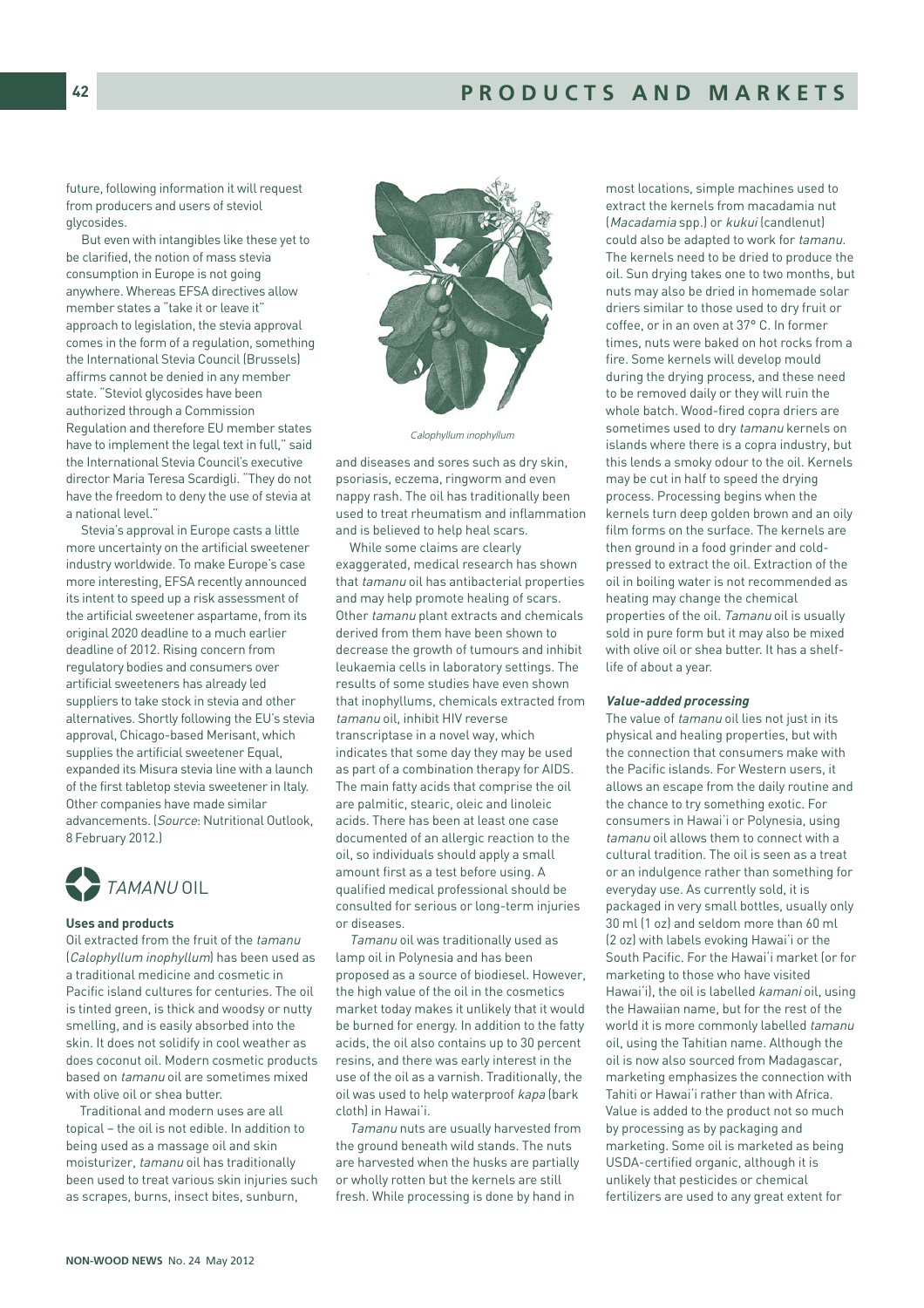tamanu. Tamanu wood is likewise prized in Hawai'i, Tahiti and elsewhere in the Pacific because of its cultural connections.

#### **Markets**

Tamanu oil is traded internationally, from wholesale producers to bottlers and retailers. Retail prices advertised on the Internet for pure tamanu oil range from US\$4.00 to US\$40.00 for a 30 ml bottle. Shelf prices for tamanu oil in Hawai'i are about US\$10 for a 30 ml bottle. Opportunities exist to produce and market locally sourced tamanu oil for local sale in resort locations rather than producing it in bulk for the wholesale market. In Hawai'i, consumers might prefer oil produced in Hawai'i from trees grown in Hawai'i, and a grower would be able to realize more income from local retail sales than from wholesale sales. (Source: J.B. Friday and R. Ogoshi. Tamanu (Calophyllum inophyllum). In C.R. Elevitch (ed.). 2011. Specialty crops for Pacific islands. Permanent Agriculture Resources, Holualoa, Hawaii.)

**FOR MORE INFORMATION, PLEASE CONTACT: James B. Friday, College of Tropical Agriculture and Human Resources, University of Hawai'i at Mànoa, Komohana Agriculture Complex, 875 Komohana St, Hilo, HI 96720, United States of America. E-mail: jbfriday@hawaii.edu/**



**Italian truffles achieve PEFC certification**  White truffles (Tuber magnatum Pico) from Muzzana del Turgnano, a small town in northern Italy between Trieste and Udine, have become the world's first truffles to obtain PEFC certification (Programme for the Endorsement of Forest Certification).

"While the main focus of PEFC as the world's largest forest certification system is promoting sustainable forest management and certified timber, the importance of certified so-called 'non-timber forest products' cannot be underestimated," said Antonio Brunori, Secretary General of PEFC Italy. "These products often represent a significant source of income for rural communities (all over the world) and are an integral part of local people's lives. In addition, they help in increasing their connection to the forest, which is certified for its sustainable management: this certification of one of its products will help them in communicating their territory and natural resources, enhancing the value for tourism and hospitality activities."

"Furthermore, NWFPs allow us to better inform the public about the benefits of certification as people can relate more to forest-derived products such as truffles, essential oils, mushrooms and even beer – products that they can experience with all their senses. Timber products such as wooden beams, paper or furniture tend to be of a more 'functional' nature and therefore do not convey the message of sustainability that well," Mr Brunori continued.

The truffles are harvested by hand in the region's PEFC-certified Baredi Forest, which covers over 160 ha of communal land. The Muzzana white truffle boasts a unique odour and is considered to be very tasty and of high value to chefs everywhere, and has a retail value of around €3 000/kg.

Certification of the truffles was pioneered by the Associazione Muzzana Amatori Tartufi (Muzzana Amateur Truffle Association) and involves a system that assigns barcodes to each and every truffle harvested on behalf of the Association. In addition to originating from PEFC-certified forests, this system also ensures that the truffles come from local forests, namely the Baredi Forest.

"The white truffle is the most valued of all underground fungi and represents a great example of the value that non-wood forest resources offer to local communities," said Enore Casanova, President of PEFC Friuli-Venezia Giulia. "Only local people with the required skills and experience in harvesting are allowed to pick these certified truffles, and we are very proud to have harvested the first PEFC-certified truffles in the world." 

**FOR MORE INFORMATION, PLEASE CONTACT: Antonio Brunori, PEFC Italia, Strada dei Loggi, 22, 06135 Perugia, Italy. E-mail: info@pefc.it; www.pefc.org/**



**Biodiversity: endangered and in demand**  With an ingredients list that includes rhinoceros horn and tiger bone, traditional Asian medicine is on a collision course with wildlife preservation.

It looks innocuous enough: a small phial bearing a white and orange label with the words Shi-He Ming Yan Wan. Yet the pills contained within are said to hold great healing powers, able to cure just about anything, from a mild fever to a brain haemorrhage, from cancer to AIDS. The pill's power, it is claimed, comes from a small amount of rhinoceros horn. Little

wonder then that people pay as much as US\$50 000/kg, roughly the same as the price of gold.

The rhinoceros and its horn are not alone: powdered tiger bone is used to treat rheumatism; and the scales of the toothless, anteater-like pangolin are believed to reduce swelling and improve blood circulation. It is a similar story for many other endangered species whose commercial use is restricted – or banned outright – by the Convention on International Trade in Endangered Species of Wild Fauna and Flora (CITES).

The illicit trade in wildlife is a booming industry, estimated by the United States congressional research service to be worth as much as US\$20 billion globally each year. Although this figure includes trade in bushmeat, skins and exotic pets, in the expanding Asian market, estimated to be the largest in the world, a significant driver is traditional Chinese medicine (TCM). Indeed, despite showing signs of decline in the 1990s, the poaching and trade of endangered animals such as tigers and rhinos are once again on the rise. Yet cheaper and more potent alternatives are available. Organizations such as the American College of Traditional Chinese Medicine say that sustainable substitutes have been used successfully for nearly two decades. So why is there still a burgeoning market to use these precious animals in traditional Asian medicine?

One likely factor driving this demand is the rise in the wealth of China, says Sabri Zain, director of advocacy for TRAFFIC International in Cambridge, United Kingdom, which was established in 1973 to monitor wildlife trade.

The market for these substances also seems to be expanding. A range of new products has emerged over the past decade, available as black market products or through online stores. "Tiger bone is now being used in wine," says Debbie Banks, a senior tiger investigator with the